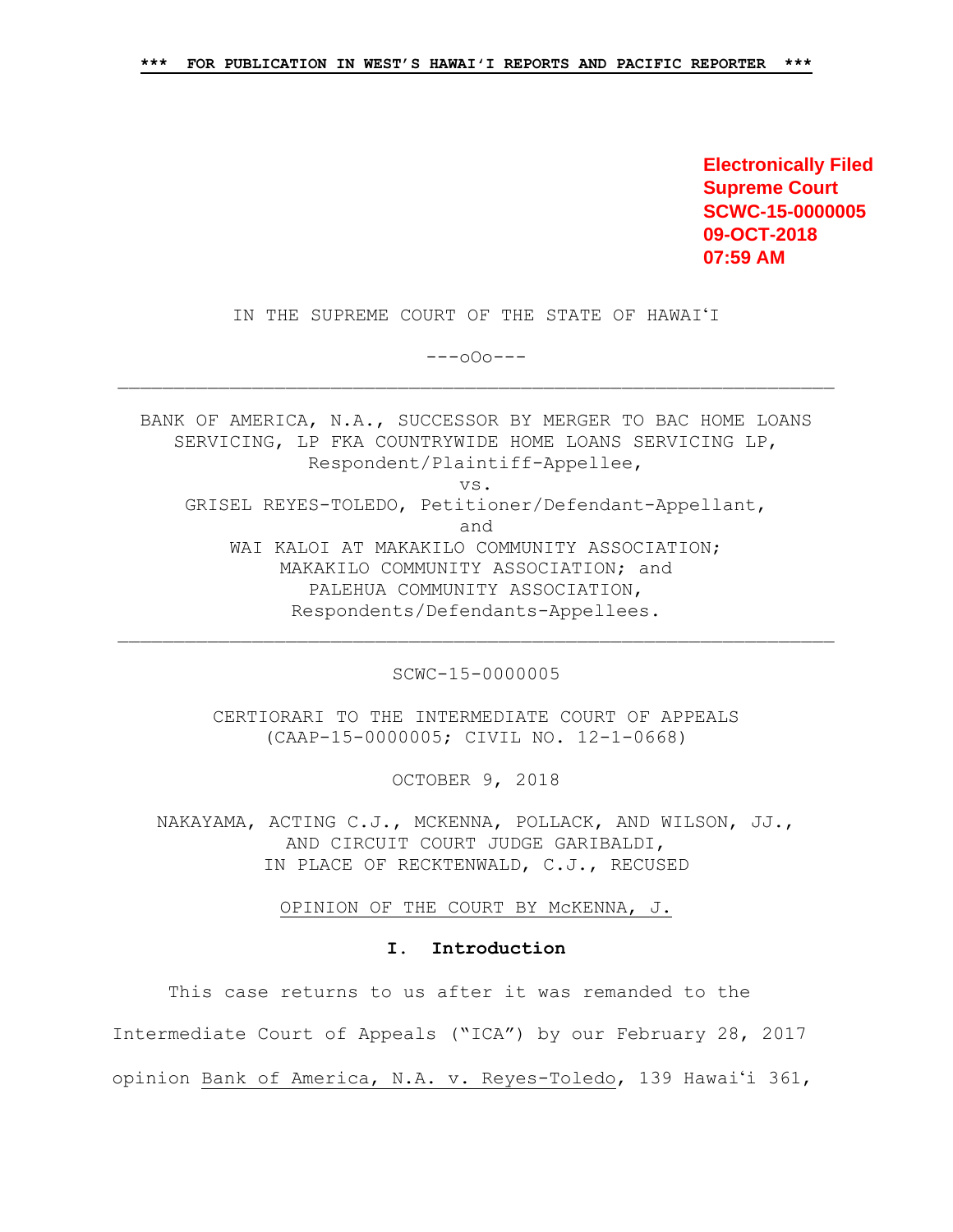390 P.3d 1248 (2017) ("Reyes-Toledo I"). In Reyes-Toledo I, we vacated a foreclosure decree based on issues of fact regarding whether Bank of America, N.A., a National Association, as successor by merger to BAC Home Loans Servicing, LP FKA Countrywide Home Loans Servicing LP ("Bank of America") held the note at the time the foreclosure lawsuit was filed. See 139 Hawaiʻi at 373, 390 P.3d at 1260.

Relevant to this certiorari proceeding, Reyes-Toledo I remanded the case to the ICA for a determination of whether the Circuit Court of the First Circuit ("circuit court")<sup>1</sup> erred by dismissing Grisel Reyes-Toledo's ("Homeowner['s]") four-count counterclaim before granting summary judgment for foreclosure in favor of Bank of America. See 139 Hawaiʻi at 373, 390 P.3d at 1260. On remand, the ICA ruled the circuit court properly dismissed the wrongful foreclosure, declaratory relief, and quiet title counts in Homeowner's counterclaim, but that it erred in dismissing the unfair and deceptive trade practices count. See Bank of America, N.A., Successor v. Reyes-Toledo, No. CAAP-15-0000005 (App. July 21, 2017) (SDO).

In sum, the ICA concluded the three counts were appropriately dismissed pursuant to Hawaiʻi Rules of Civil Procedure ("HRCP") Rule 12(b)(6) because: (1) as Homeowner did

 $\frac{1}{1}$ 

The Honorable Bert I. Ayabe presided.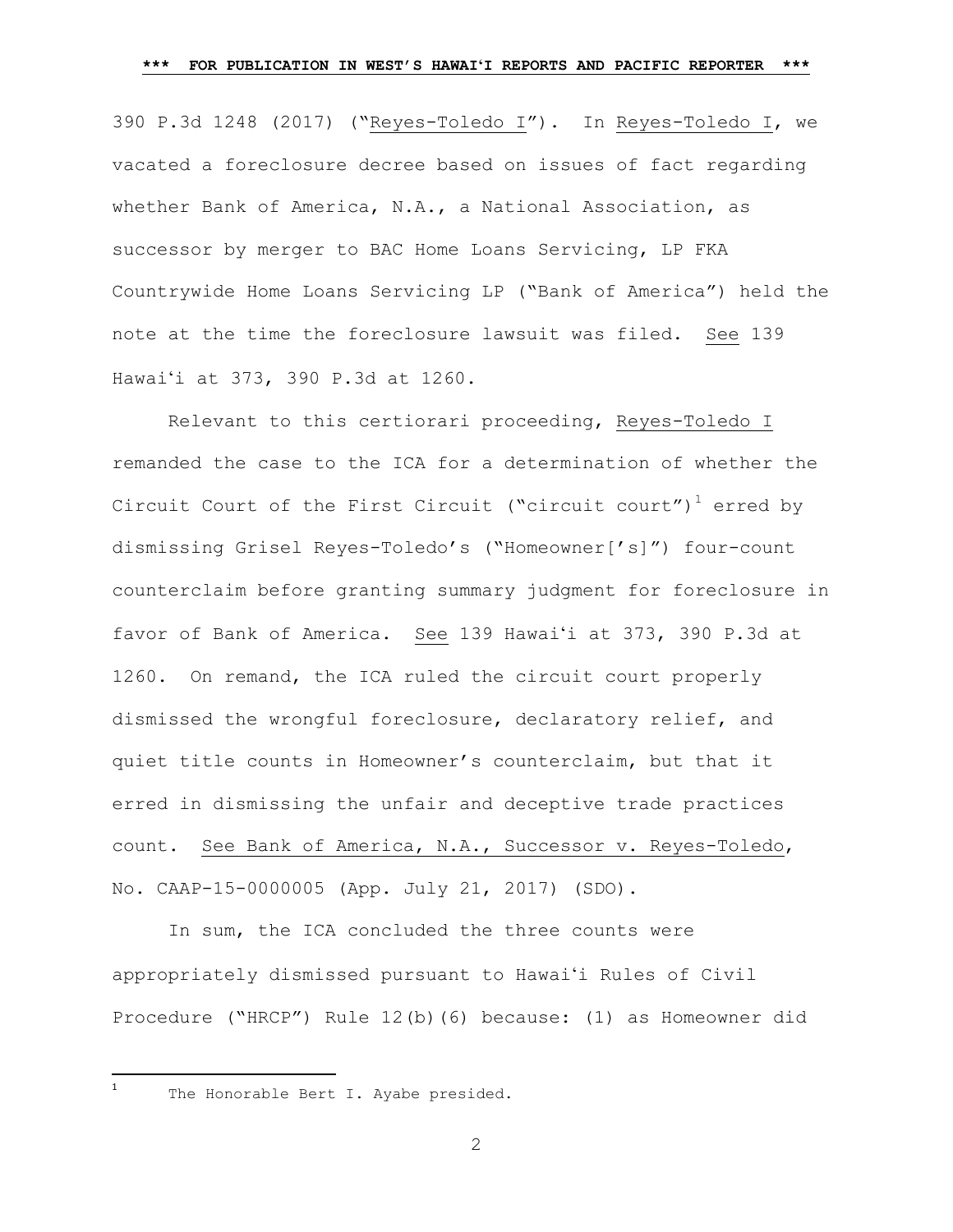not provide any authority to support "the proposition that a wrongful foreclosure claim can be raised prior to foreclosure or the sale of the property in judicial foreclosure," no set of facts would entitle Homeowner to relief, Reyes-Toledo, SDO at 6; (2) the face of the Mortgage listed MERS as "mortgagee" and "nominee," and as such, Homeowner's arguments in support of her allegations that "MERS was nothing more than a strawman and a conduit for fraud being practiced upon the Defendant and others" lacked merit, Reyes-Toledo, SDO at 7; and (3) Homeowner's quiet title count does not allege that she paid, or was able to pay, the outstanding debt on the Property "so as to demonstrate the superiority of her claim," Reyes-Toledo, SDO at 9. In so concluding, the ICA applied the "plausibility" pleading standard set forth in Bell Atlantic Corp. v. Twombly, 550 U.S. 544 (2007), which it had previously adopted in Pavsek v. Sandvold, 127 Hawaiʻi 390, 279 P.3d 55 (App. 2012). See Reyes-Toledo, SDO at 2–4; see also Ashcroft v. Iqbal, 556 U.S. 662, 677–80 (2009) (clarifying Twombly).

Homeowner timely filed an application for writ of certiorari ("Application"), asserting the ICA erred in upholding the dismissal of the other three counts as it applied the wrong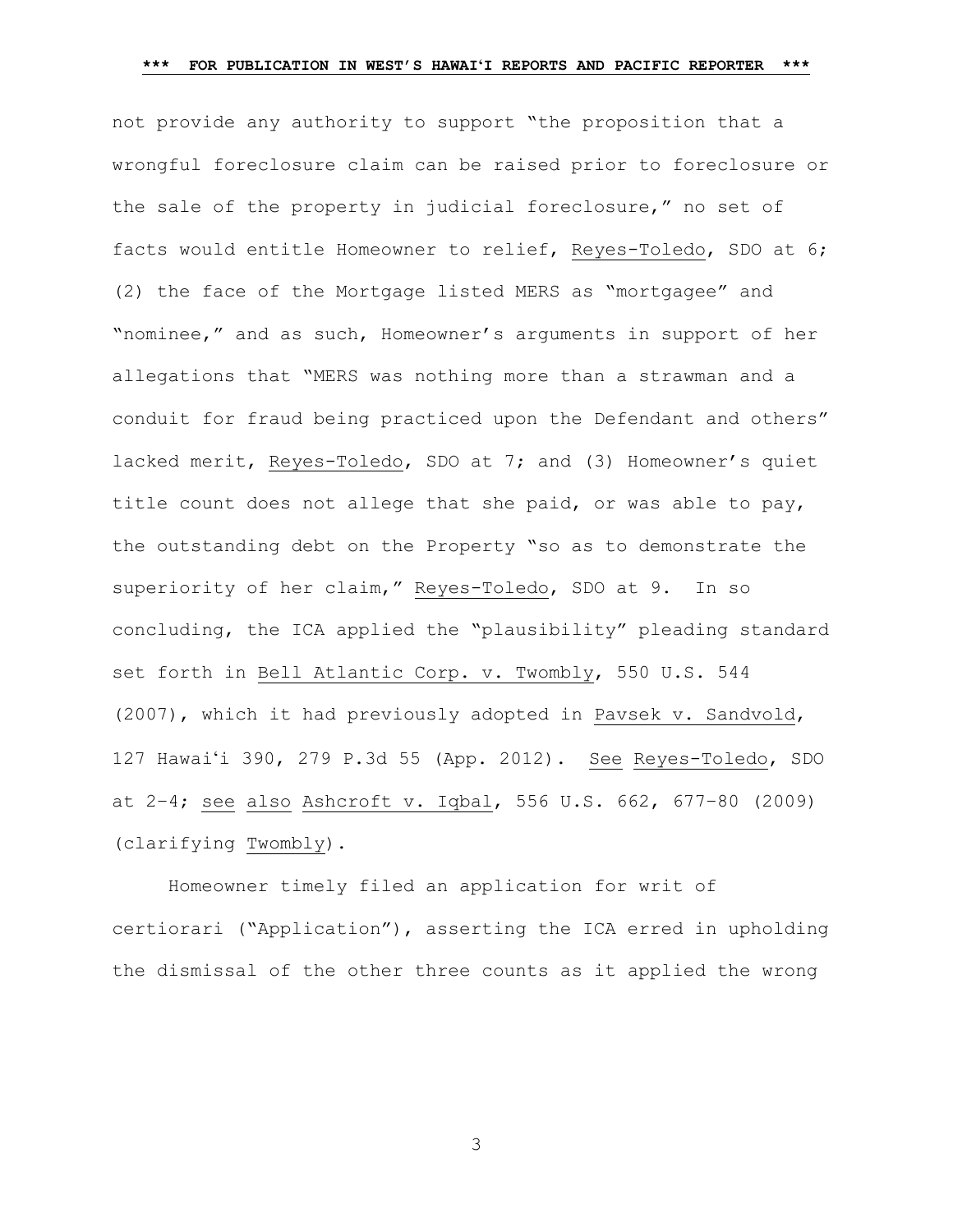pleading standard. $^2$  According to Homeowner, these three counts should have survived dismissal because when a party moves to dismiss a complaint pursuant to Hawaiʻi Rules of Civil Procedure ("HRCP") Rule 12(b)(6), the party admits the well-pleaded allegations of fact.

This appeal raises two issues: (1) the standard a pleading<sup>3</sup> must meet to overcome a HRCP Rule 12(b)(6) motion to dismiss; and (2) whether a claim for wrongful foreclosure exists under Hawaiʻi law.

As to the first issue, this court has never adopted the Twombly/Iqbal "plausibility" pleading standard, and we now expressly reject it. We reaffirm that in Hawaiʻi state courts, the traditional "notice" pleading standard governs. This provides citizen access to the courts and to justice.

As to the second issue, we hold that a party may bring a claim for wrongful foreclosure before the foreclosure actually occurs.

We therefore vacate the ICA's judgment on appeal affirming the circuit court's dismissal of three counts of Homeowner's

l

<sup>2</sup> Bank of America did not apply for certiorari with respect to the ICA's reinstatement of the unfair and deceptive trade acts and practices count, so that issue is not before us.

Pursuant to HRCP Rule  $8(a)$ , a "pleading" "sets forth a claim for relief, whether an original claim, counterclaim, cross-claim, or third-party claim[.]"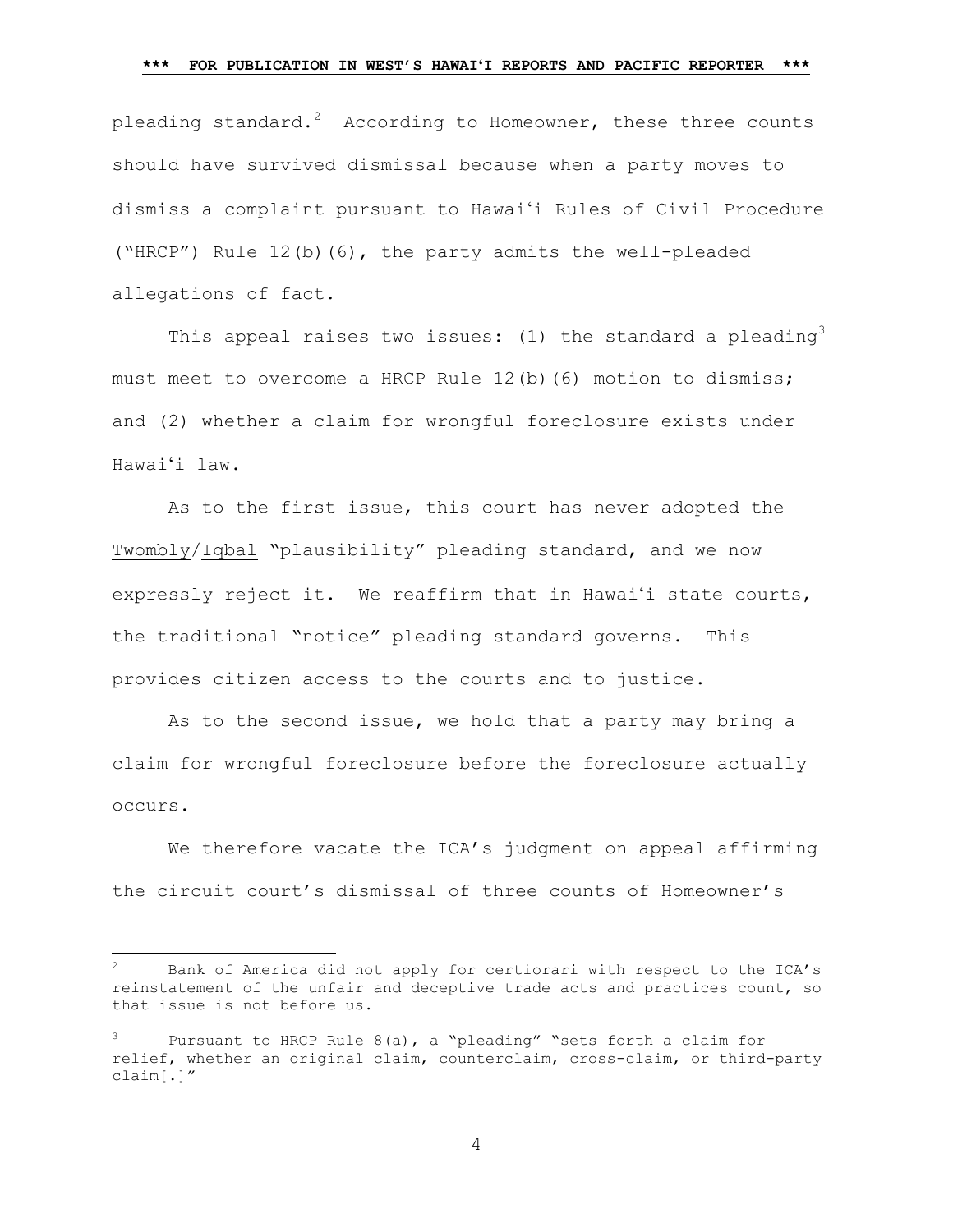counterclaim, and remand the case to the circuit court for further proceedings consistent with this opinion as well as our opinion in Reyes-Toledo I.

### **II. Background**

Only the factual and procedural backgrounds relevant to the issues on certiorari are discussed below.<sup>4</sup>

# **A. Homeowner's Answer and Counterclaim**

In response to Bank of America's complaint seeking foreclosure ("Complaint") of Homeowner's property ("Property"), Homeowner filed her Answer and Counterclaim on September 28, 2012, denying all of the allegations in the Complaint, except those pertaining to her personal background, her September 24, 2007 execution of a promissory note made payable to Countrywide Bank, FSB ("Note"), and the recordation of a mortgage on the Property that secured the Note ("Mortgage"). She also asserted the following defenses in her Answer: (1) failure to state a claim upon which relief can be granted, (2) assumption of risk and contributory negligence, (3) fraud, based on Homeowner's reasonable belief that Bank of America was not the real partyin-interest and owner of the Note and Mortgage through any claimed assignment by Mortgage Electronic Registration Systems, Inc. ("MERS"), and (4) illegality, insofar as Bank of America

 $\overline{\phantom{a}}$ 

See Reyes-Toledo I for further details not relevant to the issues on certiorari.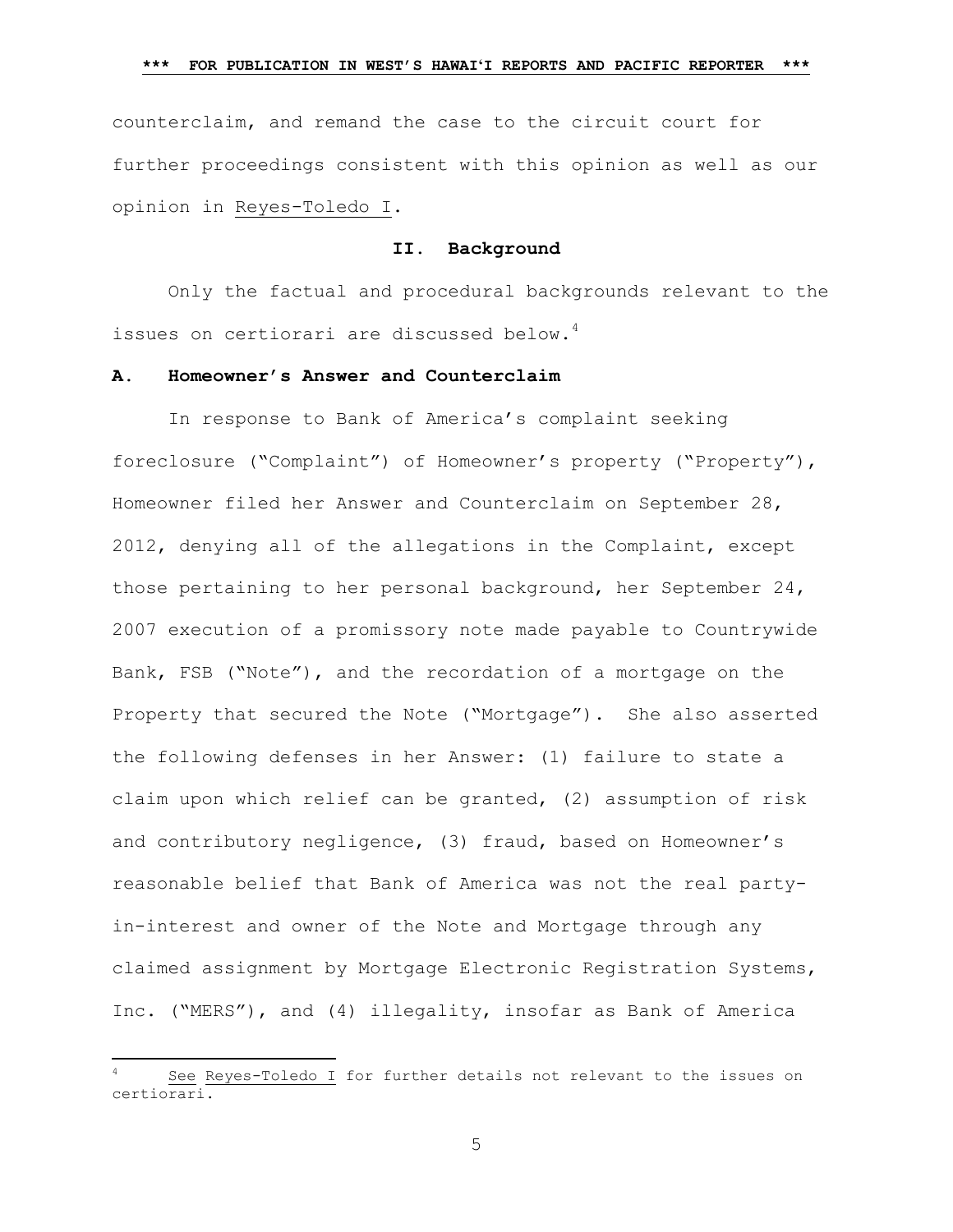was not the owner and holder of the Note and Mortgage and therefore not entitled to foreclose on the Mortgage. She also contended that there was no valid interim assignment of the Mortgage to Bank of America and no valid negotiation for value of the Note to Bank of America. She further asserted MERS could not be a lawful beneficiary of the Mortgage if it lacked possession of the Note.

Homeowner also asserted the following defenses in the event the Note and Mortgage had been transferred into a trust and securitized: (1) the claimed assignment of the Note and Mortgage into the trust may have violated the ninety-day closing date; (2) the claimed Mortgage assignment to Bank of America in October 2011 would be void as a violation of the express terms of the trust; (3) the purported assignment by which Bank of America claimed ownership of the Note and Mortgage may violate the trust provisions for the closing-date rule; (4) the purported transfers or assignments of the Mortgage after the closing date of the trust would be void in violation of the express terms of the trust and 26 U.S.C. § 860 et seq.; (5) the purported transfers may violate New York trust law and would therefore be void; (6) the Note may never have been transferred into the trust; (7) MERS was not a lender, banker, or servicer and therefore any transfers by MERS were void; (8) the purported transfers into and out of the trust violated the Internal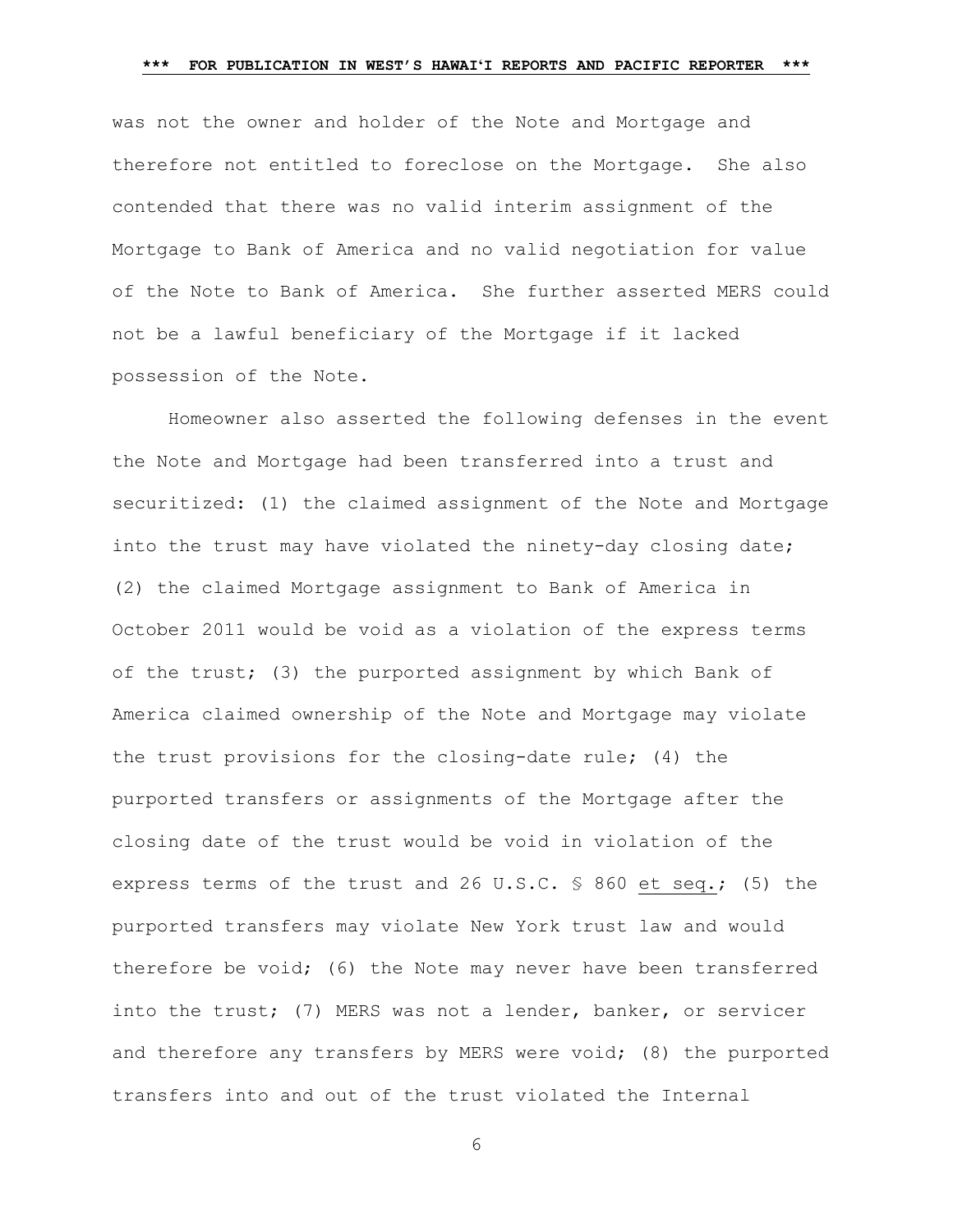Revenue Code, 26 U.S.C. § 860; (9) the claimed assignments into and out of the trust may have violated the Pooling and Service Agreement ("PSA"), together with the Underwriting Agreement for the trust; (10) if there were transfers into a trust under the PSA, the transfers were not performed according to the terms of the trust and were therefore void; (11) the Note and Mortgage may never have been deposited or transferred into the trust; and (12) if the transfers were made into and out of a securitized trust, the signatures may have been by unauthorized persons and therefore void as forgeries, which would render the purported transfers fraudulent and void.

Homeowner asserted four counts in the counterclaim filed along with her Answer: (1) wrongful foreclosure; (2) declaratory relief; (3) quiet title; and (4) unfair and deceptive trade acts and practices (sometimes "UDAP") under HRS § 480-1 et seq.

In the first count of her counterclaim, alleging wrongful foreclosure, Homeowner incorporated by reference the defenses in her Answer, and alleged that Bank of America's conduct in commencing the foreclosure action was willful, malicious, and without just cause.

In the second count of her counterclaim, seeking declaratory relief, Homeowner incorporated by reference the allegations in the wrongful foreclosure count. She asserted she was entitled to declaratory relief pursuant to HRS § 632-1 that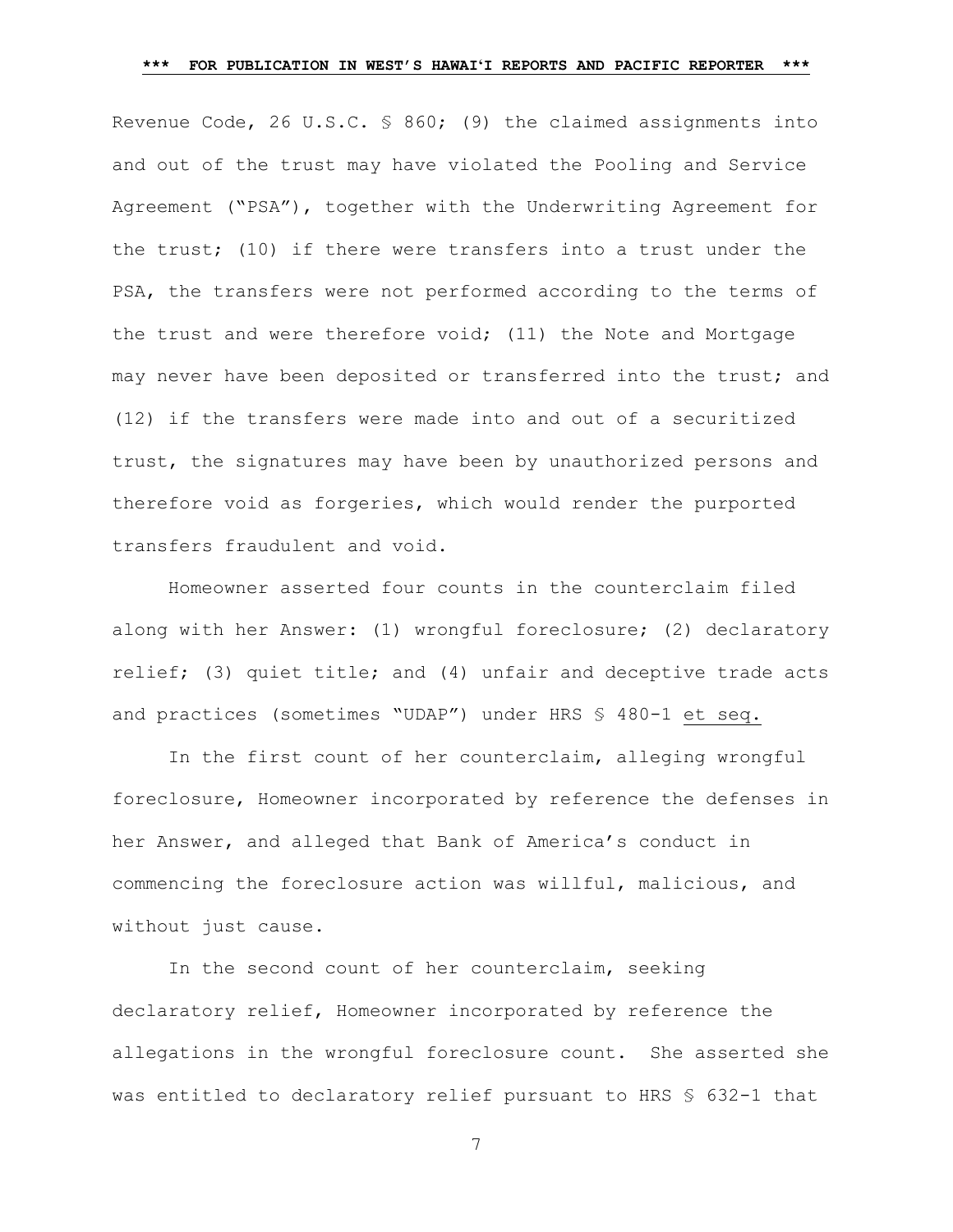(1) Bank of America was not the owner of the Mortgage and Note; (2) Bank of America was not entitled to foreclose on the Mortgage and Note; and (3) MERS was not the mortgagee on the Mortgage but rather was a "sham and fraud" that "acted only as a strawman." She also requested that the court determine the identity of the mortgagee and award her costs and attorney's fees pursuant to HRS § 607-14.

In the third count of her counterclaim, requesting the quieting of her title, Homeowner again incorporated by reference the allegations in the wrongful foreclosure count. She asserted she was entitled to have her legal title to the Property quieted against Bank of America's claims pursuant to HRS § 669-1 et seq., and that she was entitled to recover her costs and attorney's fees pursuant to HRS § 607-14.

Finally, in the fourth count of her counterclaim, alleging unfair and deceptive trade acts and practices, Homeowner again incorporated by reference the allegations in the wrongful foreclosure count. She alleged she was a consumer with respect to the Mortgage and Note, and she asserted the acts and conduct of Bank of America, its agents and predecessors, and MERS constituted an unfair and deceptive trade practice by "either or both mortgage lenders, mortgage servicers, mortgage holders, claimants, debt collectors, and/or finance companies." Homeowner claimed she paid about \$55,593 to Bank of America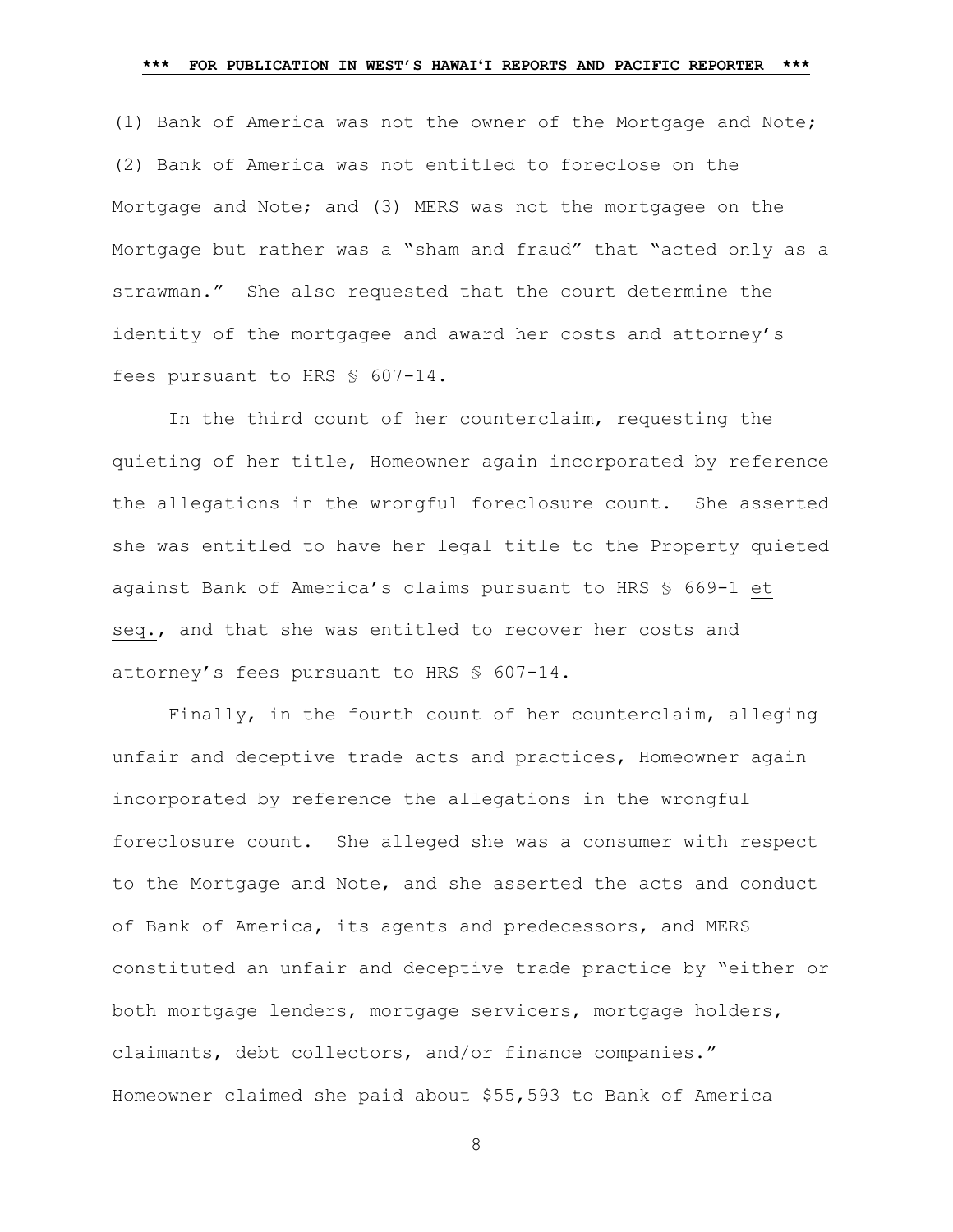based on erroneous information and billings, and on the assumption that Bank of America was the rightful owner of the Mortgage. She maintained Bank of America and MERS were therefore subject to liability under HRS §§ 480-2 and 480-13 for injuries and damages of not less than \$1,000, or for treble damages, plus attorney's fees and costs. Additionally, Homeowner asserted she was entitled to injunctive relief to enjoin the unlawful practices of Bank of America, its agents and predecessors, and MERS.

### **B. Motion to Dismiss Counterclaim**

On October 22, 2012, Bank of America filed a Motion to Dismiss Defendant Grisel Reyes-Toledo's Counterclaim ("Motion to Dismiss Counterclaim"). As to the wrongful foreclosure count, Bank of America asserted Homeowner did not describe any foreclosure that had actually occurred or what was wrongful about the alleged foreclosure, and that therefore the count should be dismissed. As to the declaratory judgment count, Bank of America alleged the involvement of MERS in loan transactions has been repeatedly approved by this court and that there was no allegation that MERS exceeded its traditionally approved role in Homeowner's case.

As to the quiet title count, Bank of America alleged that Homeowner failed to state a claim because she did not assert she had fully paid off the underlying obligation or is able to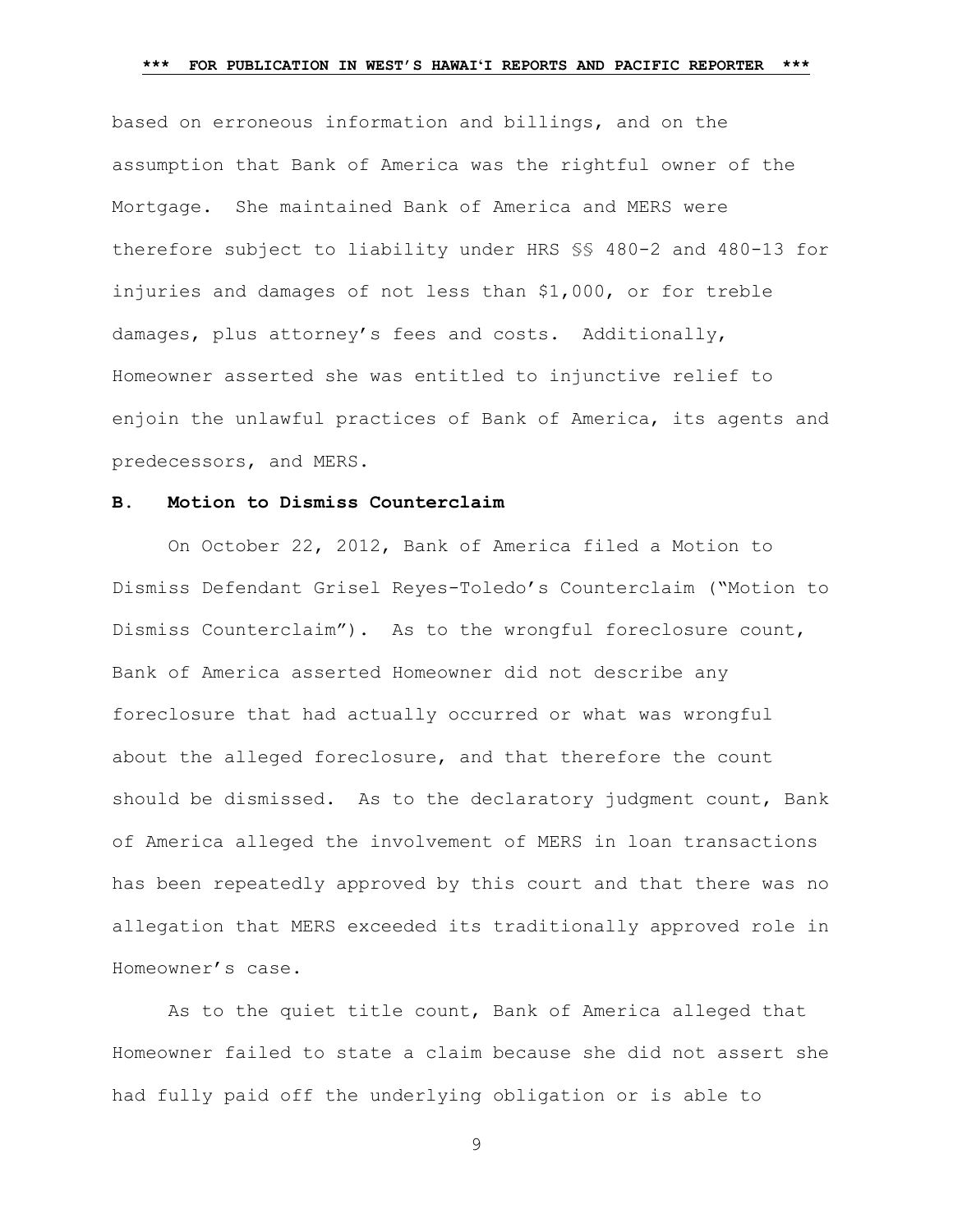tender the full amount before seeking relief. Finally, Bank of America asserted that although the unfair and deceptive trade acts and practices count incorporated by reference the allegations in the wrongful foreclosure count, Homeowner did not describe the alleged unfair or deceptive acts or practices in any detail.

In her Memorandum in Opposition to Bank of America's Motion to Dismiss Counterclaim, Homeowner argued that all counts of her counterclaim, including the wrongful foreclosure count, were sufficient to survive a HRCP Rule 12(b)(6) motion to dismiss. She argued if she were to prove the facts alleged in her counterclaim, which incorporated the allegations in her Answer, she would be entitled to relief against Bank of America. Homeowner also asserted that Bain v. Metro Mortgage Group, Inc., 285 P.3d 34 (Wash. 2012) supports her claim that MERS is merely a registration system and not a holder of the Note. Additionally, Homeowner maintained sufficient facts were pled for both the declaratory judgment and quiet title counts pursuant to Amina v. Bank of New York Mellon, Civil No. 11–00714 JMS/BMK, 2012 WL 3283513 (D. Haw. 2012), in which the court held that a borrower need not tender payment or allege that a note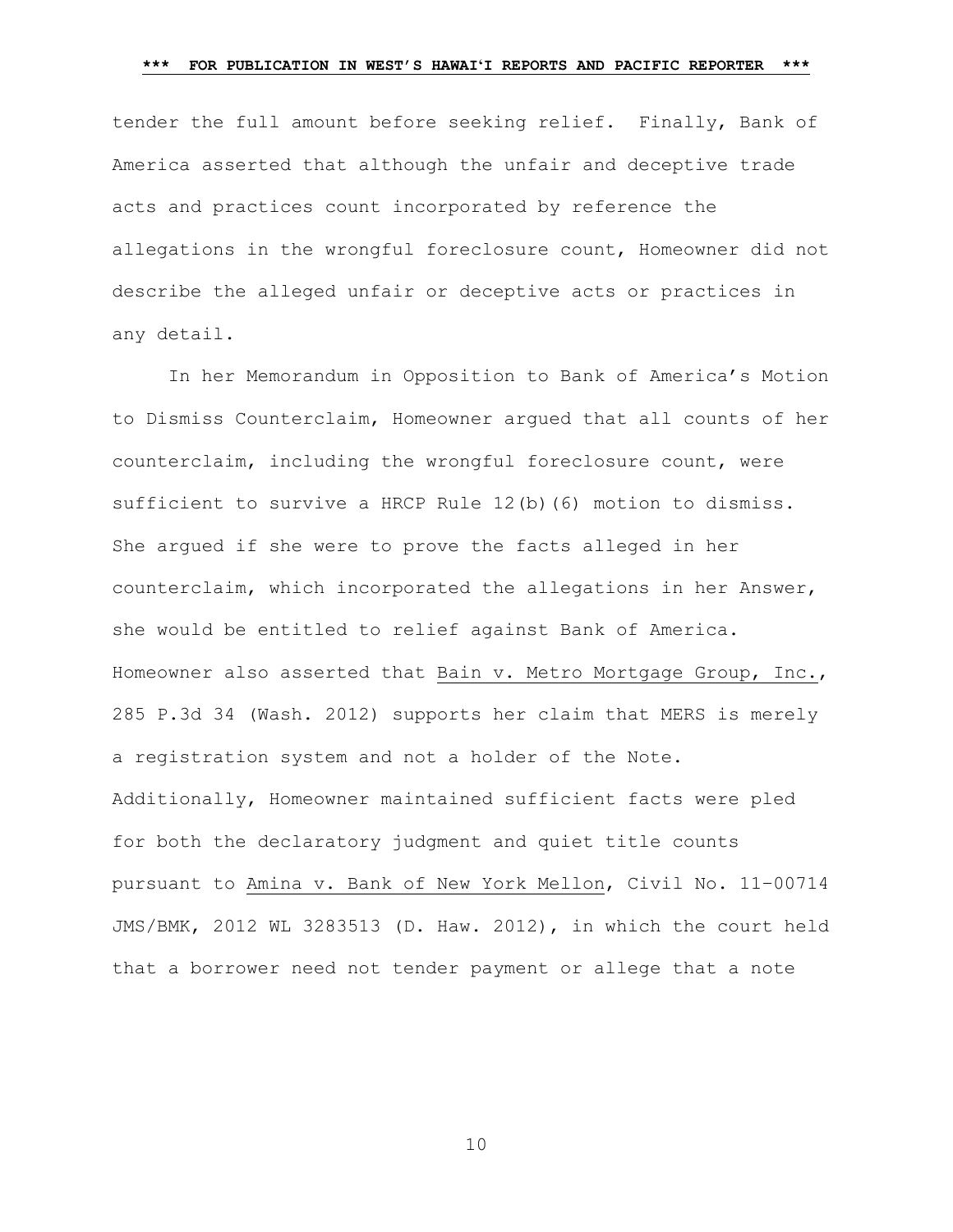and mortgage were satisfied to quiet title against a party who is not a mortgagee.<sup>5</sup>

In its Reply Memorandum, Bank of America asserted that if Homeowner believed Bank of America lacked authority to foreclose, then her arguments were defenses, not affirmative claims for relief. Bank of America also asserted that a claim for wrongful foreclosure cannot arise before a foreclosure occurs. Bank of America alleged that to the extent Homeowner's other counts relied upon allegations set forth in the wrongful foreclosure count, they should also be dismissed.

On February 12, 2013, the circuit court entered an order granting Bank of America's Motion to Dismiss Counterclaim ("Order Dismissing Counterclaim"). Homeowner filed a motion for reconsideration contending she had sufficiently pled her "compulsory" counterclaim as Bank of America was not the mortgagee, had no right to bring a foreclosure action, and was liable to her for over \$160,000 based on her UDAP counterclaim. In the alternative, she moved for entry of final judgment and a HRCP Rule 54(b) certification allowing immediate appeal of the order Dismissing Counterclaim. She also requested a stay pending appeal pursuant to HRCP Rule 62(d) and (h).

After Bank of America filed its opposition,

 $\overline{\phantom{a}}$ 

<sup>5</sup> The UDAP count was reinstated by the ICA and is not before us on certiorari.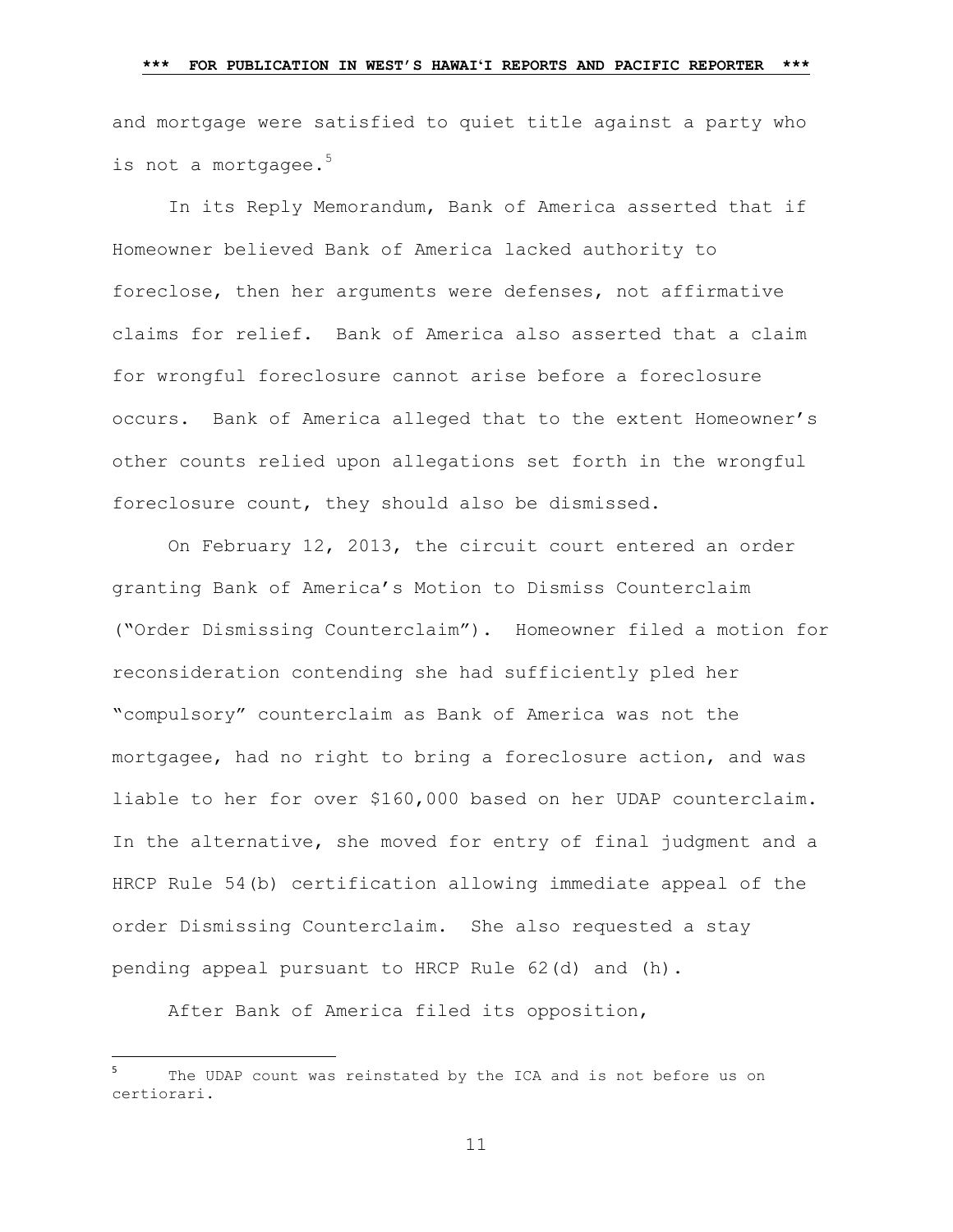on December 31, 2013, the circuit court denied Homeowner's Motion for Reconsideration and Rule 54(b) Certification ("Order Denying Defendant Grisel Reyes-Toledo's Motion for (1) Reconsideration of the February 12, 2013 Order Dismissing Counterclaim; (2) HRCP Rule 54(b) Certification; and (3) HRCP Rule 62(d) and (h) Stay Pending Appeal Filed on February 22, 2013") ("Order Denying Motion for Reconsideration"). 6

#### **C. ICA's Decision on Remand**

 $\overline{a}$ 

Addressing the propriety of the dismissal of Homeowner's counterclaim for the first time on remand from Reyes-Toledo I, the ICA affirmed in part and vacated in part the circuit court's Order Dismissing Counterclaim, entering its summary disposition order ("SDO") on July 21, 2017. See Reyes-Toledo, SDO at 12. The ICA applied the following standard to evaluate Bank of America's HRCP Rule 12(b)(6) motion to dismiss:

The circuit court subsequently granted Bank of America's motion for summary judgment through its December 9, 2014 "Findings of Fact, Conclusions of Law, Order Granting Plaintiff's Motion for Summary Judgment Against All Parties and Interlocutory Decree of Foreclosure Filed April 4, 2014" ("Foreclosure Decree"), and entered a separate foreclosure judgment. In the first appeal, Homeowner appealed this judgment. In a summary disposition order, the ICA affirmed. As noted, on certiorari in Reyes-Toledo I, we held: (1) genuine issues of material fact existed as to whether Bank of America was entitled to enforce the Note at the time it commenced the foreclosure proceedings, precluding summary judgment as to Bank of America's standing to institute the proceedings; (2) the assignment of the Mortgage was insufficient to establish Bank of America's standing to institute foreclosure proceedings; and (3) the foreclosure judgment was a final appealable judgment, and thus the ICA had appellate jurisdiction over the Order Dismissing Counterclaim. We vacated the ICA's April 13, 2016 Judgment on Appeal and the Foreclosure Decree to the extent it granted summary judgment in favor of Bank of America. We also remanded the case to the ICA to determine whether the circuit court erred in dismissing Homeowner's counterclaim.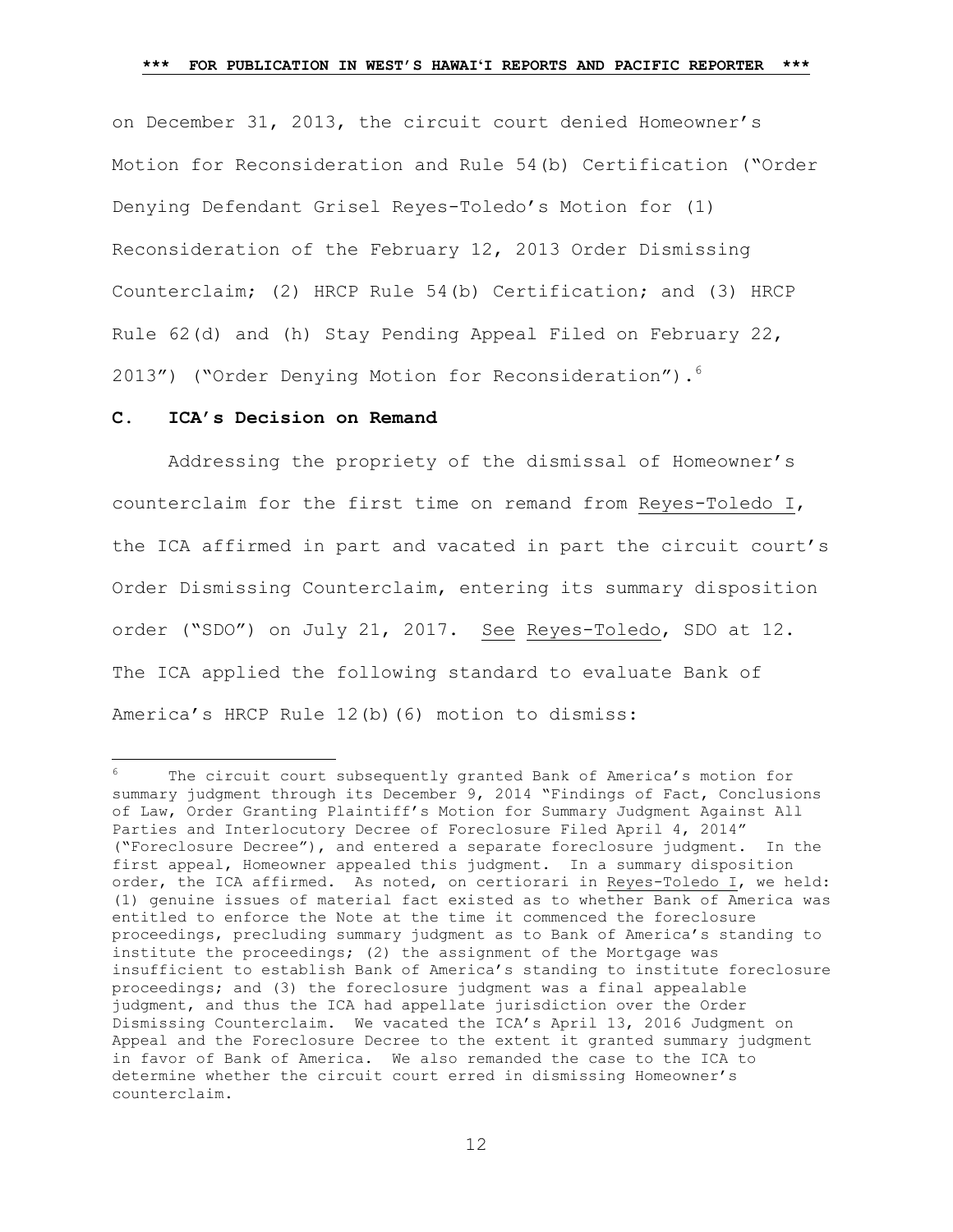A complaint should not be dismissed for failure to state a claim unless it appears beyond doubt that the plaintiff can prove no set of facts in support of his or her claim that would entitle him or her to relief. We must therefore view a plaintiff's complaint in a light most favorable to him or her in order to determine whether the allegations contained therein could warrant relief under any alternative theory. For this reason, in reviewing a circuit court's order dismissing a complaint our consideration is strictly limited to the allegations of the complaint, and we must deem those allegations to be true.

Reyes-Toledo, SDO at 3 (quoting In Re Estate of Rogers, 103 Hawaiʻi 275, 280–81, 81 P.3d 1190, 1195–96 (2003)). The ICA went on, however, to quote an excerpt from Twombly, 550 U.S. at 555, which the ICA previously quoted in Pavsek, 127 Hawaiʻi 390, 279 P.3d 55 (App. 2012):

> While a complaint attacked by [a HRCP] Rule 12(b)(6) motion to dismiss does not need detailed factual allegations, a plaintiff's obligation to provide the "grounds" of his "entitlement to relief" requires more than labels and conclusions, and a formulaic recitation of the elements of a cause of action will not do. Factual allegations must be enough to raise a right to relief above the speculative level on the assumption that all of the complaint's allegations are true (even if doubtful in fact).

Reyes-Toledo, SDO at 4 (quoting Pavsek, 127 Hawaiʻi at 403, 279 P.3d at 68).

Based on these standards, the ICA concluded the circuit court did not err in dismissing three of the four counts of Homeowner's counterclaim.

First, with respect to the wrongful foreclosure count, the ICA noted that although Homeowner alleged Bank of America's conduct in commencing the foreclosure was "willful, malicious, and without just cause," she failed to identify any other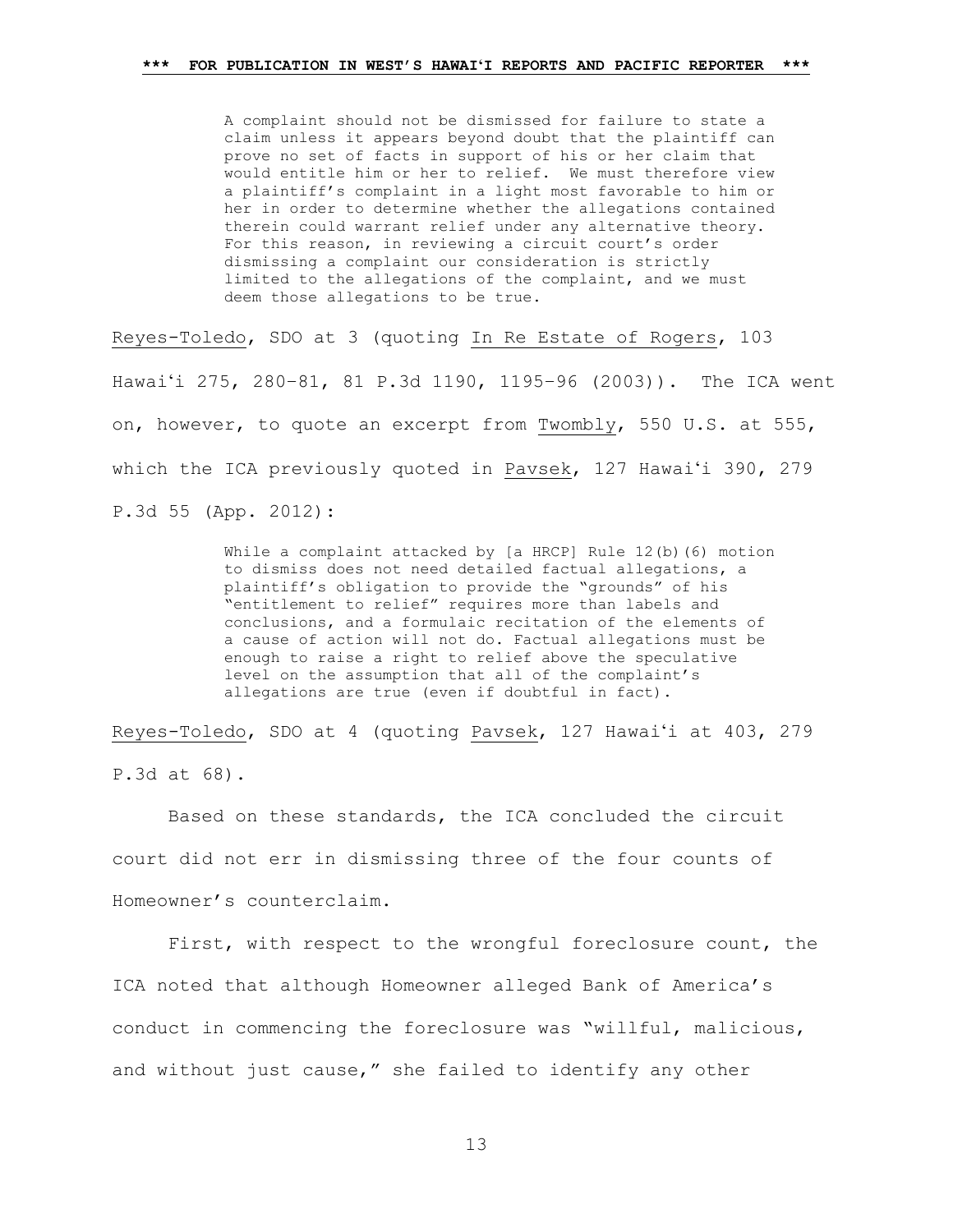specific acts that would make the foreclosure wrongful. Reyes-Toledo, SDO at 4. Further, the ICA opined that Homeowner failed to provide any authority to support her proposition that a wrongful foreclosure claim can be asserted before the foreclosure or sale of the property in a judicial foreclosure. See Reyes-Toledo, SDO at 6. According to the ICA's analysis, only non-judicial wrongful foreclosure has been recognized in Hawaiʻi, and other jurisdictions have held a wrongful foreclosure claim does not arise until after the foreclosure occurs. See Reyes-Toledo, SDO at 4–5 (citing Santiago v. Tanaka, 137 Hawaiʻi 137, 366 P.3d 612 (2016); Cervantes v. Countrywide Home Loans, Inc., 656 F.3d 1034 (9th Cir. 2011)). As this case involved a pending judicial foreclosure and Homeowner asserted her wrongful foreclosure claim before any foreclosure or sale occurred, the ICA concluded Homeowner could not prove a set of facts that would entitle her to relief on the wrongful foreclosure count. See Reyes-Toledo, SDO at 6.

Second, the ICA also concluded the circuit court did not err in dismissing the declaratory judgment count. See Reyes-Toledo, SDO at 7-8. The ICA disagreed with Homeowner's argument that pursuant to Bain, 285 P.3d 34, she was entitled to declaratory relief under HRS § 632-1, ruling that Bain was distinguishable as explained in its prior decision in Bank of America, N.A. v. Hermano, No. CAAP 13-0006069, at 6-7 (App. June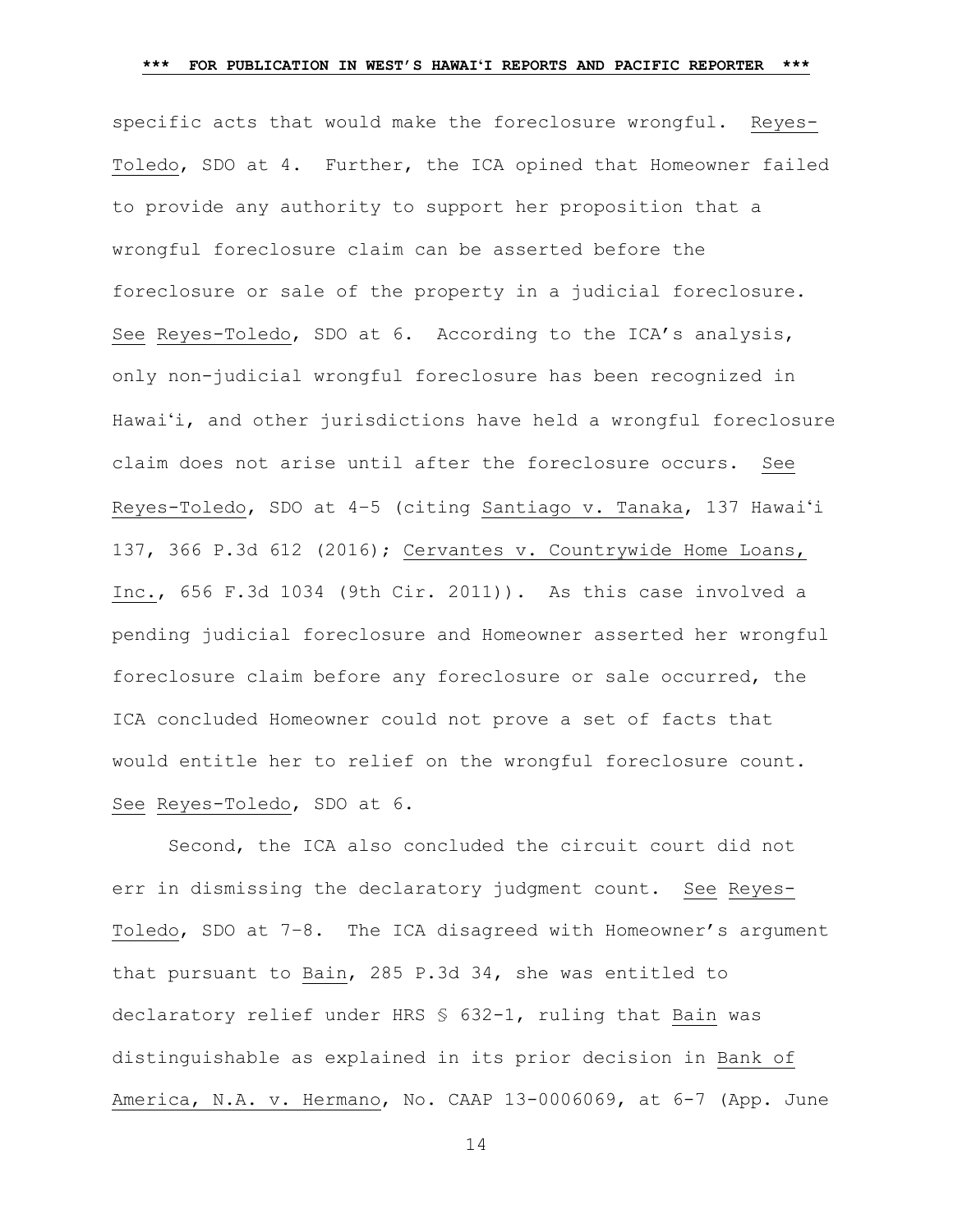22, 2016) (SDO), cert. denied, No. SCWC-13-0006069 (Sept. 22, 2016):

> Bain was decided in the context of a non-judicial deed-oftrust foreclosure, whereas the instant case is a judicial foreclosure of a mortgage. Thus, the procedures and law in Bain appear to be inapplicable here. The Bain decision was limited to whether MERS is a "beneficiary" under the language of Washington's Deed of Trust Act, thus the analysis is different. In addition, Bain is a Washington State case; upon review, we are not inclined to depart from the Hawaiʻi cases that have consistently recognized the validity of assignments of mortgages by MERS where lenders granted to MERS, as nominee for lenders and lenders' successors and assigns, the right to exercise all of those interests granted by a borrower, including the right to foreclose and sell a property and to take any action required of a lender.

Reyes-Toledo, SDO at 7 (quoting Hermano, SDO at 6–7) (citations omitted). Here, MERS was listed in the Mortgage as "mortgagee" and "nominee," and the Mortgage's terms granted MERS the right to "exercise any or all of those interests, including, but not limited to, the right to foreclose and sell the Property; and to take any action required of Lender including, but not limited to, releasing and canceling this Security Instrument." Id. Thus, the ICA concluded Homeowner's argument was without merit and the circuit court did not err in dismissing this count. See Reyes-Toledo, SDO at 7–8.

Third, the ICA concluded the circuit court did not err in dismissing Homeowner's quiet title count. See Reyes-Toledo, SDO at 9. The ICA reasoned that as with the counterclaimant in Hermano, Homeowner's reliance on Amina, Civil No. 11–00714 JMS/BMK, 2012 WL 3283513, to support her argument that a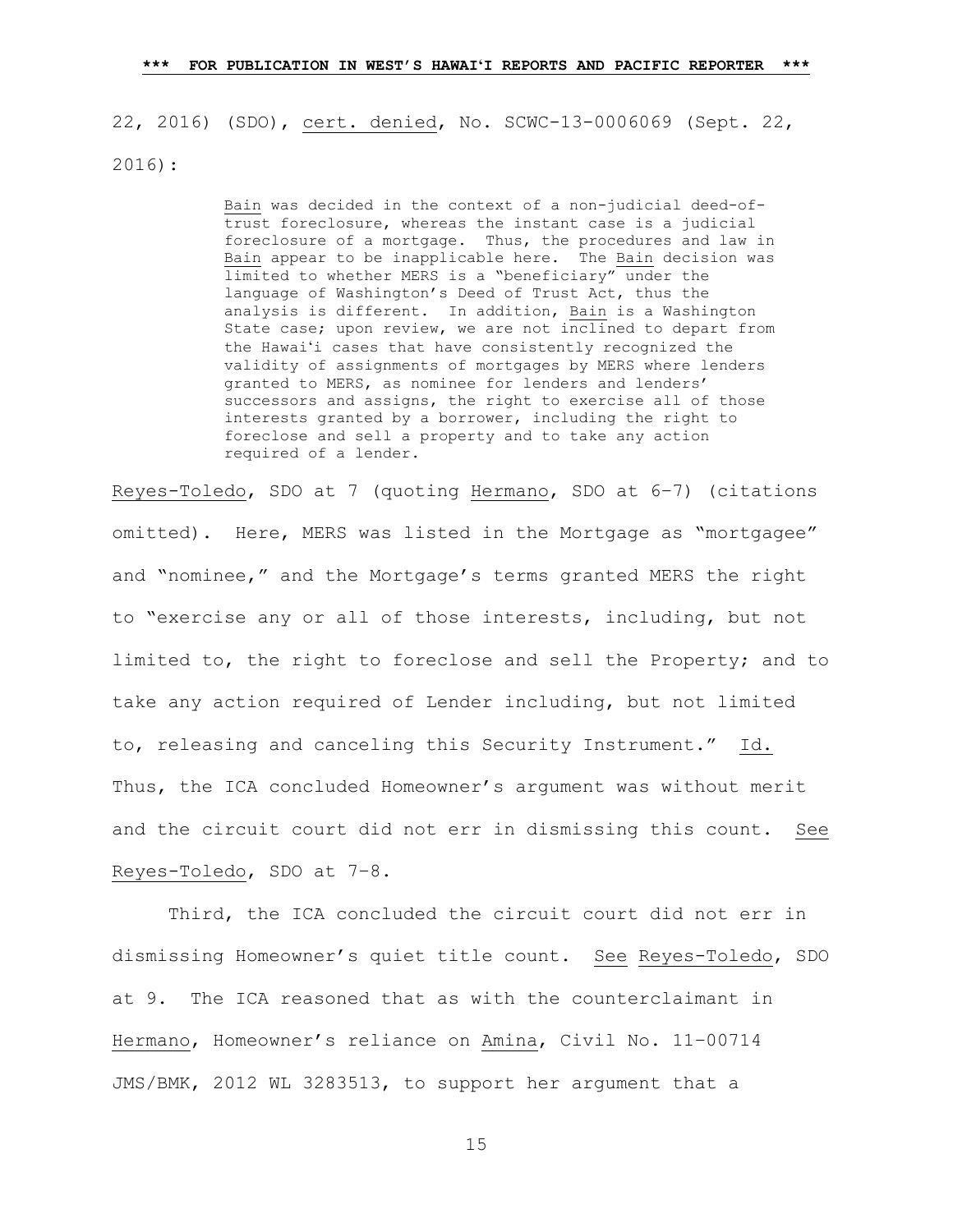"borrower does not need to tender payment to allege that the promissory note and the mortgage were paid where the borrower brings a quiet title action against a party, who, according to the complaint, is not a mortgagee," was misplaced. Id. To the ICA, Amina provided a significant clarification:

> To be clear . . . this is not a case where Plaintiffs assert that Defendant's mortgagee status is invalid (for example, because the mortgage loan was securitized or because Defendant does not hold the note). On their own, such allegations would be insufficient to assert a quiet title claim-they admit that a defendant is a mortgagee and attack the weakness of the mortgagee's claim to the property without establishing the strength and superiority of the borrower's claim (by asserting an ability to tender).

Id. (quoting Amina, 2012 WL 3283513, at \*5).

The ICA concluded each of Homeowner's arguments — that Bank of America's mortgagee status was invalid, the mortgage loan was securitized, and Bank of America did not possess the Note — were "specifically distinguished" in Amina. See id. The ICA concluded the quiet title count therefore failed because Homeowner did not "demonstrate the superiority of her claim" as she did not allege she paid, or was able to pay, the outstanding debt on the Property. Id.

As to Homeowner's UDAP claim raised in the fourth and final count of her counterclaim, however, the ICA concluded that because of this court's decisions in Santiago, 137 Hawaiʻi 137, 366 P.3d 612, Hungate v. Law Office of David B. Rosen, 139 Hawaiʻi 394, 391 P.3d 1 (2017), and Reyes-Toledo I, the circuit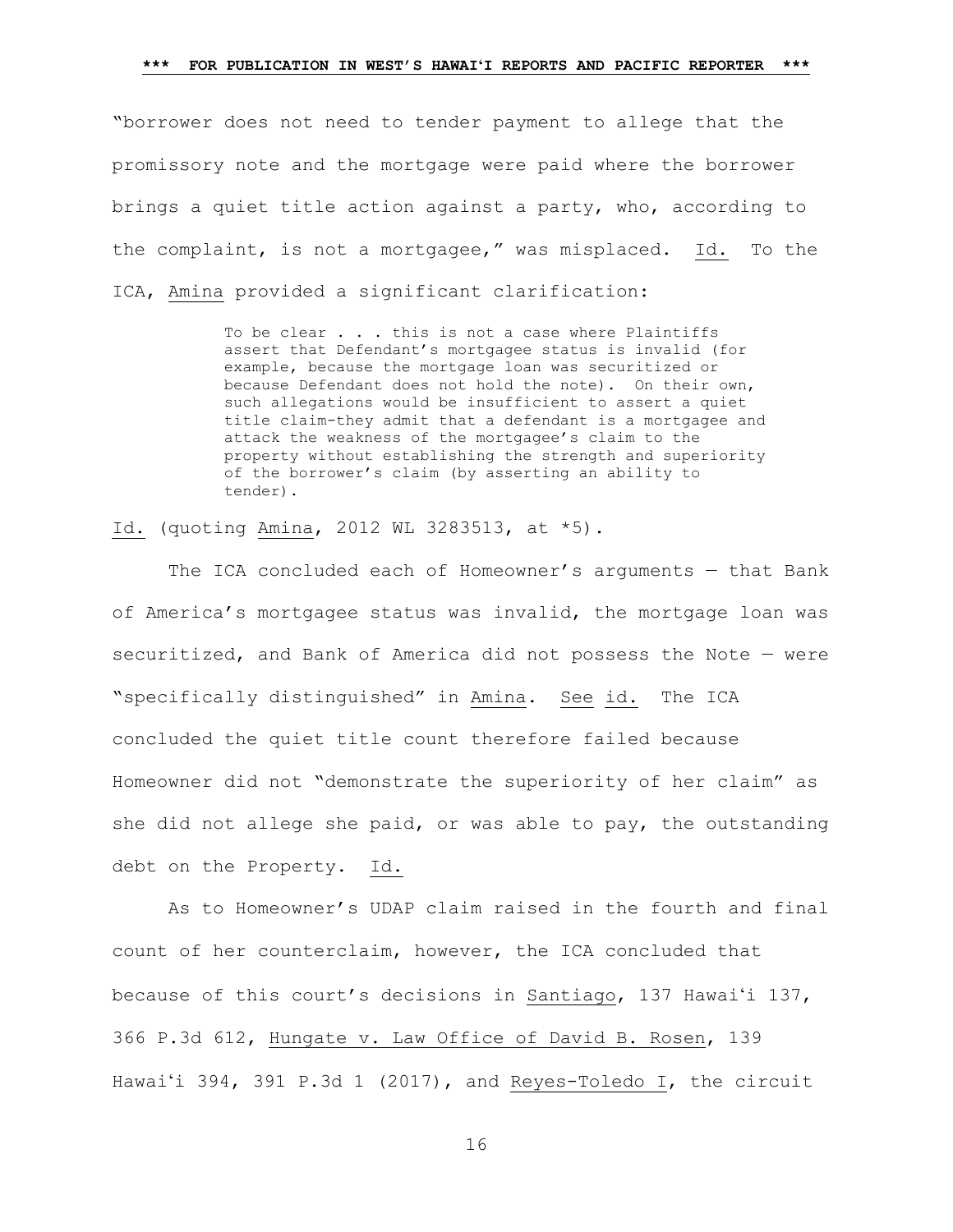court erred in dismissing the UDAP counterclaim. See Reyes-Toledo, SDO at 10–11.

Finally, the ICA also concluded Homeowner was not entitled to any further relief based on her request for reconsideration of the circuit court's dismissal of her counterclaim. See Reyes-Toledo, SDO at 11–12. The ICA reasoned she failed to present any new evidence or arguments in conjunction with her motion for reconsideration that could not have been presented during the earlier adjudicated motion to dismiss. See id.

The ICA thus affirmed in part and vacated in part the circuit court's Order Dismissing Counterclaim, and remanded to the circuit court for further proceedings. See Reyes-Toledo, SDO at 12. The ICA entered its Judgment on Appeal on October 5, 2017.

## **D. Application for Writ of Certiorari**

Homeowner timely applied for a writ of certiorari ("Application") from the October 5, 2017 Judgment entered by the ICA pursuant to its July 21, 2017 SDO, essentially arguing the three remaining counts of her counterclaim should not have been dismissed pursuant to HRCP Rule 12(b)(6). Bank of America filed a response on November 2, 2017.

# **III. Standard of Review**

A circuit court's ruling on a motion to dismiss is reviewed de novo. See Hungate, 139 Hawaiʻi at 401, 391 P.3d at 8 (quoting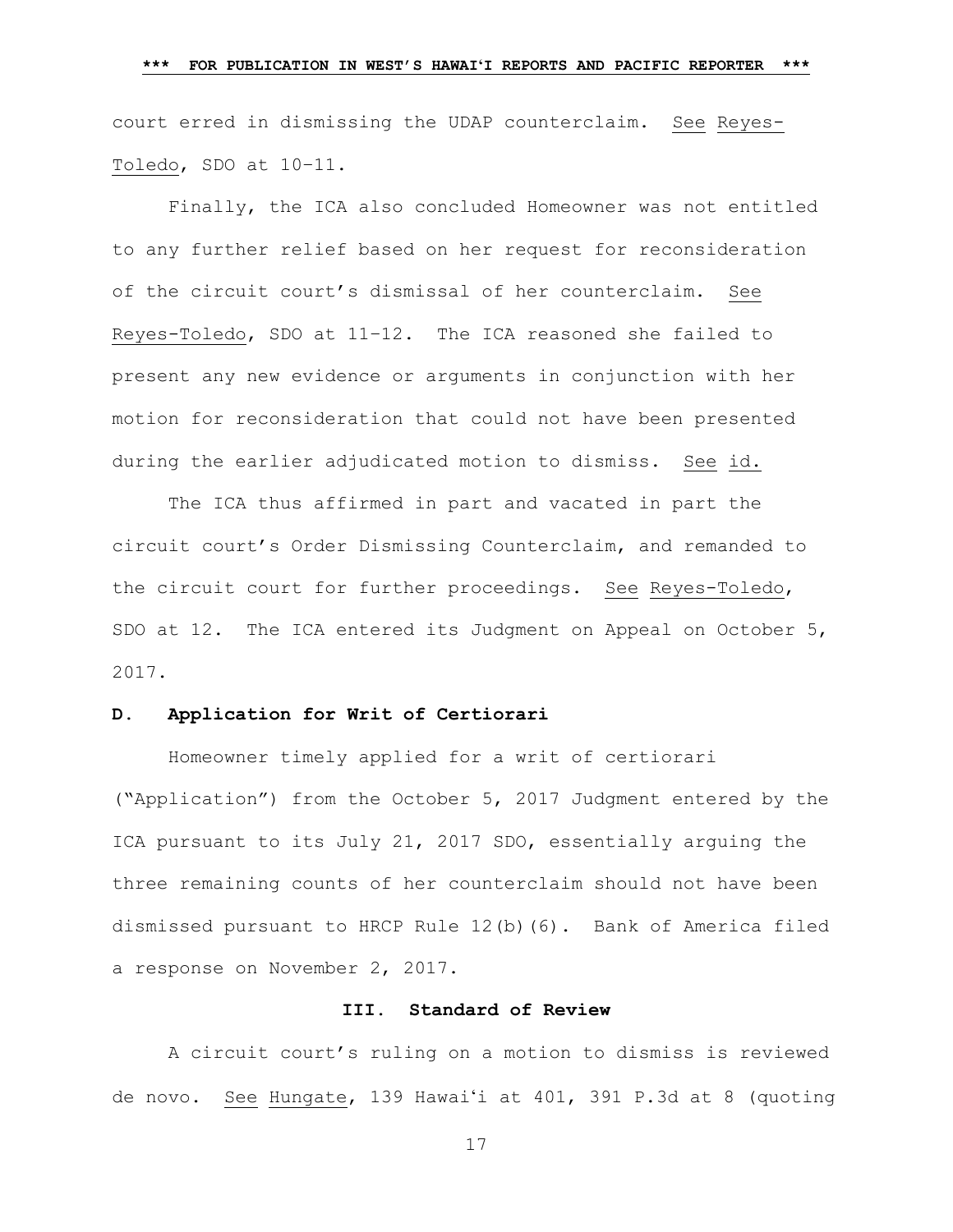Kamaka v. Goodsill Anderson Quinn & Stifel, 117 Hawaiʻi 92, 104, 176 P.3d 91, 103 (2008), as amended (Jan. 25, 2008 & Feb. 14, 2008)). Moreover, "[w]hen interpreting rules promulgated by the court, principles of statutory construction apply. Interpretation of a statute is a question of law which we review de novo." Ranger Ins. Co. v. Hinshaw, 103 Hawaiʻi 26, 30, 79 P.3d 119, 123 (2003) (quoting Molinar v. Schweizer, 95 Hawaiʻi 331, 334-35, 22 P.3d 978, 981-82 (2001) (citations and quotation marks omitted)). Therefore, we also interpret the HRCP de novo. See Sierra Club v. Dep't of Transp. of State of Hawaiʻi, 120 Hawaiʻi 181, 197, 202 P.3d 1226, 1242 (2009) (citing Molinar, 95 Hawaiʻi at 335, 22 P.3d at 982).

It is further well established that:

a complaint should not be dismissed for failure to state a claim unless it appears beyond doubt that the plaintiff can prove no set of facts in support of his or her claim that would entitle him or her to relief. The appellate court must therefore view a plaintiff's complaint in a light most favorable to him or her in order to determine whether the allegations contained therein could warrant relief under any alternative theory. For this reason, in reviewing a circuit court's order dismissing a complaint . . . the appellate court's consideration is strictly limited to the allegations of the complaint, and the appellate court must deem those allegations to be true.

Kealoha v. Machado, 131 Hawaiʻi 62, 74, 315 P.3d 213, 225 (2013) (citations and brackets omitted).

#### **IV. Discussion**

We accepted certiorari to address two issues: (1) the clarification of the proper standard for a HRCP Rule 12(b)(6)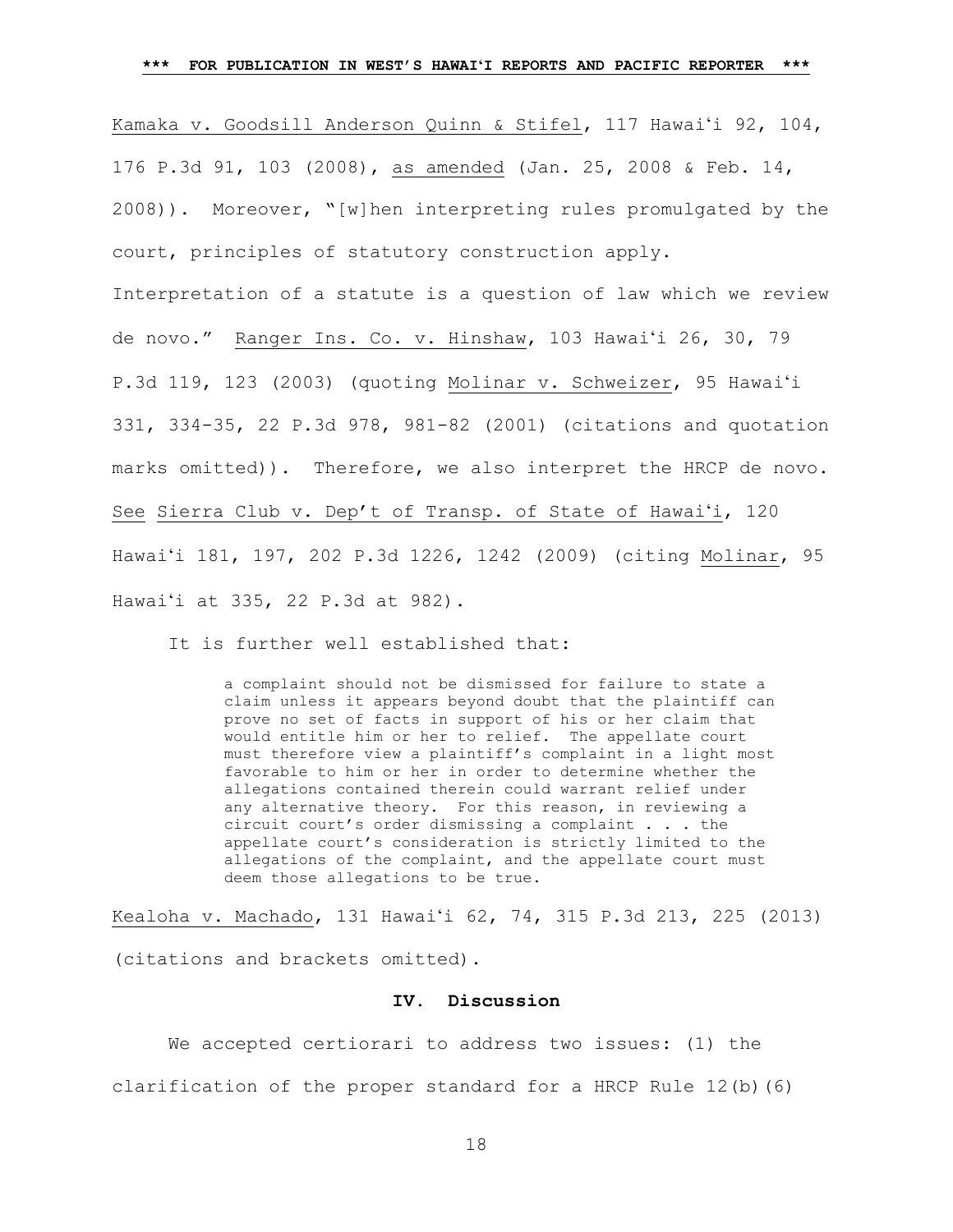motion to dismiss, and (2) whether a wrongful foreclosure claim exists in Hawaiʻi. We discuss them in turn.

#### **A. HRCP Rule 12(b)(6) Standard**

The first issue requires us to review the "plausibility" pleading standard the ICA applied in affirming the dismissal of three counts of Homeowner's counterclaim pursuant to HRCP Rule 12(b)(6), which mirrors Federal Rules of Civil Procedure ("FRCP") Rule 12(b)(6). See Reyes-Toledo, SDO at 4. The ICA adopted this standard in Pavsek v. Sandvold, 127 Hawaiʻi 390, 279 P.3d 55 (App. 2012), citing to the United States Supreme Court's adoption of the standard in Twombly, 550 U.S. 544, and Iqbal, 556 U.S. 662:

> While a complaint attacked by a Rule 12(b)(6) motion to dismiss does not need detailed factual allegations, a plaintiff's obligation to provide the "grounds" of his "entitlement to relief" requires more than labels and conclusions, and a formulaic recitation of the elements of a cause of action will not do. Factual allegations must be enough to raise a right to relief above the speculative level on the assumption that all of the complaint's allegations are true (even if doubtful in fact).

Pavsek, 127 Hawaiʻi at 403, 279 P.3d at 68 (quoting Twombly, 550 U.S. at 555).

Prior to Twombly and Iqbal, the "notice pleading" standard was applied in federal courts to determine whether a pleading can be dismissed for "failure to state a claim upon which relief can be granted" under FRCP Rule 12(b)(6). It is also the standard this court has expressly adopted.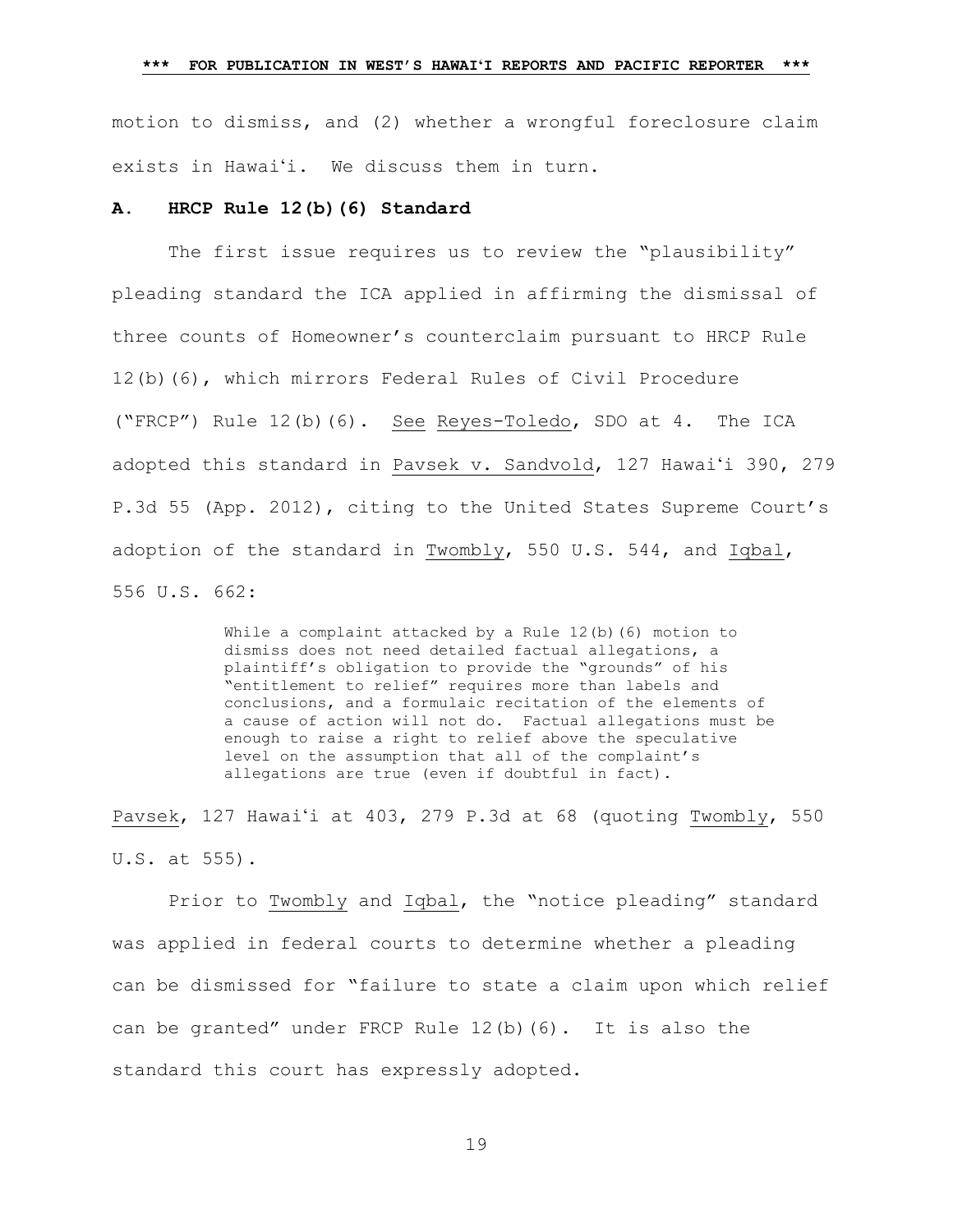Although the "plausibility" pleading standard has not been adopted by this court, $^7$  the ICA has nevertheless relied on it in evaluating HRCP Rule 12(b)(6) motions to dismiss filed in unpublished cases subsequent to Pavsek. See, e.g., Bank of New York Mellon v. Mazerik, No. CAAP-14-0001100, at 5 (App. Nov. 16, 2016) (SDO), cert. denied, No. SCWC-14-0001100 (Feb 24, 2017); Abordo v. Dep't of Pub. Safety, No. CAAP-13-0005534, at 4 (SDO) (App. Feb 26, 2016); Klausmeyer-Among v. Honolulu City Council, No. CAAP-13-00001184, at 3 (App. Nov. 29, 2013) (mem.), cert. denied, No. SCWC-13-0000184 (Apr. 9, 2014); Hermano, SDO at 3. Thus, to answer whether the ICA erred in affirming the circuit court's dismissal of three counts of Homeowner's counterclaim pursuant to HRCP Rule 12(b)(6), we must determine whether our traditional "notice pleading" standard or the "plausibility" standard cited in Pavsek governs. The answer turns on the proper interpretation of HRCP Rule 8(a).

We begin with the plain language of HRCP Rule 8(a). HRCP Rule  $8(a)$  states, in relevant part, that "a pleading which sets forth a claim for relief, whether an original claim,

 $\overline{\phantom{a}}$ 

We cited to Pavsek in Hungate v. Rosen, 139 Hawai'i 394, 401, 391 P.3d 1, 8 (2017), and Kealoha v. Machado, 131 Hawaiʻi 62, 74, 315 P.3d 213, 225 (2013), not with respect to the "plausibility" pleading standard, but with respect to the proposition that "in weighing the allegations of [a pleading] as against a motion to dismiss, the court is not required to accept conclusory allegations on the legal effect of the events alleged." Pavsek cited to Marsland v. Pang, 5 Haw. App. 463, 474, 701 P.2d 175, 186 (1985), for that proposition, which, in turn, cited to 5 Charles Alan Wright & Arthur R. Miller, Federal Practice & Procedure: Civil § 1357 (1969). This legal proposition is not at issue in this case.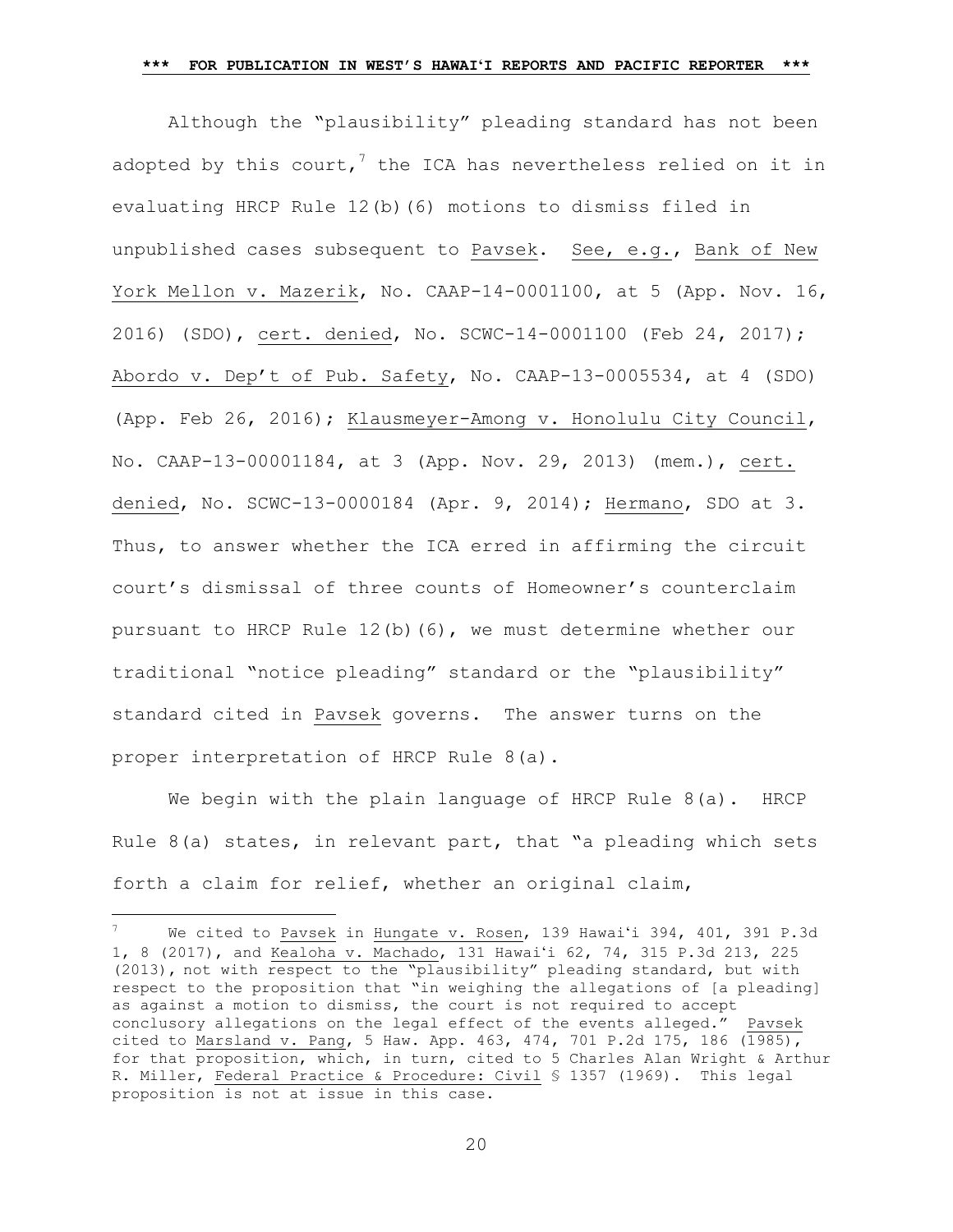counterclaim, cross-claim, or third-party claim, shall contain (1) a short and plain statement of the claim showing that the pleader is entitled to relief, and (2) a demand for judgment for the relief the pleader seeks." Since being promulgated and adopted in 1953,<sup>8</sup> we have amended HRCP Rule 8(a) only once, which was to change gendered terms. See Order Amending the Hawaiʻi Rules of Civil Procedure (Dec. 7, 1999) (eff. Jan. 1, 2000). Noticeably absent from Rule 8(a) is any mention of requiring "plausibility" of factual allegations, or that such allegations be "enough," or some variation of those terms.

We first interpreted HRCP Rule 8(a) in Hall v. Kim, 53 Haw. 215, 491 P.2d 541 (1971), where we explained the principles underlying the rule and motions to dismiss:

> H.R.C.P., Rule 8(a)(1) provides that a pleading for claim of relief shall contain 'a short and plain statement of the claim showing that the pleader is entitled to relief.' It is also to be noted that Rule 8(f) reads: 'All pleadings shall be so construed as to do substantial justice.'

. . . .

l

We believe that the mandate of  $H.R.C.P.$  Rule  $8(f)$ that 'all pleadings shall be so construed as to do substantial justice' epitomizes the general principle underlying all rules of H.R.C.P. governing pleadings, and by the adoption of H.R.C.P. we have rejected 'the approach that pleading is a game of skill in which one misstep by counsel may be decisive to the outcome' and in turn accepted 'the principle that the purpose of pleading is to facilitate a proper decision on the merits.'

Accordingly, under Rule 8(a)(1) 'a complaint is sufficient if it sets forth 'a short and plain statement of

<sup>8</sup> See Hawaiʻi Rules of Civil Procedure (adopted & promulgated by the Supreme Court of the Territory of Hawaiʻi, Dec. 7, 1953) (eff. June 14, 1954).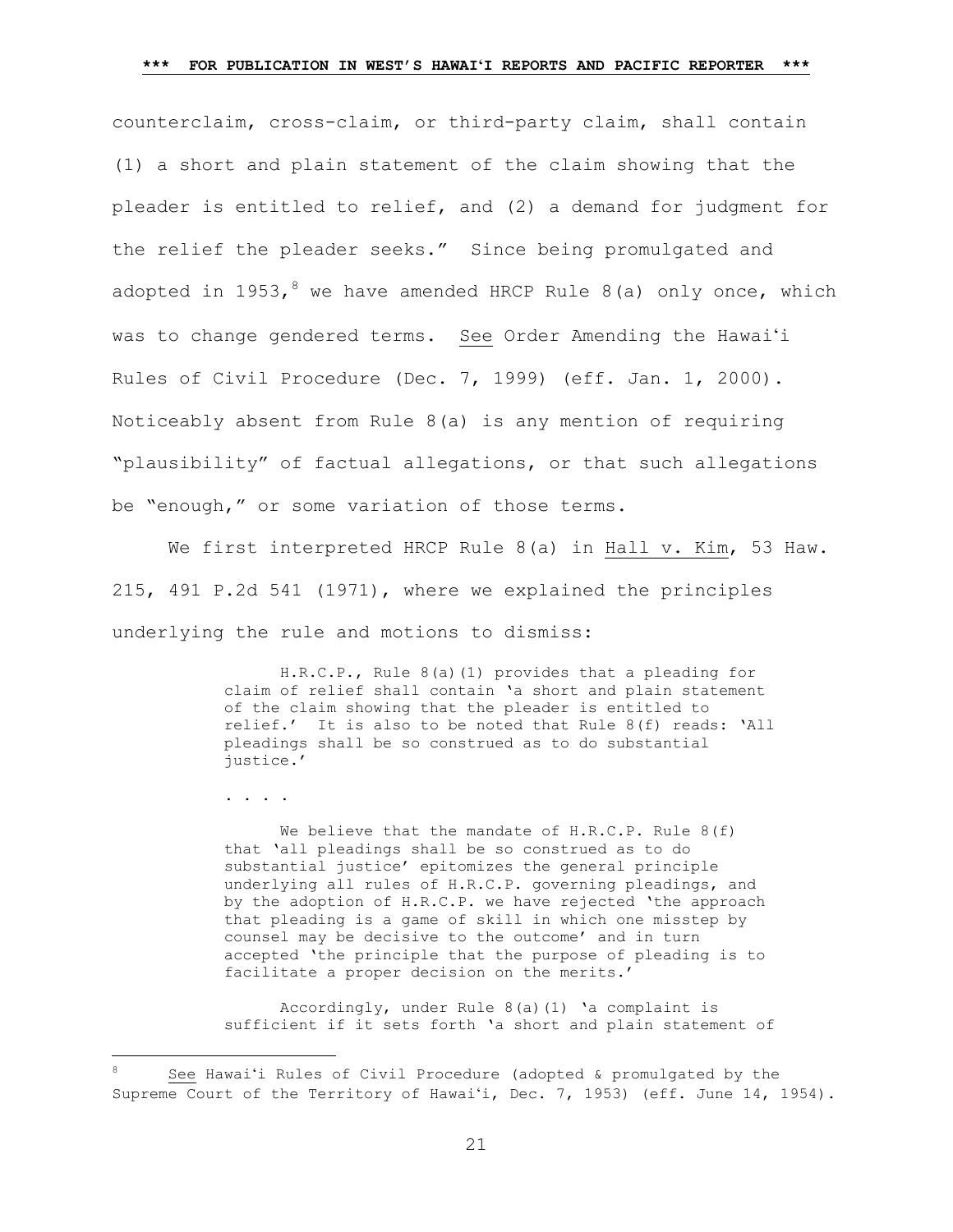the claim showing that the pleader is entitled to relief.' . . . The rule is satisfied if the statement gives the defendant fair notice of the claim and the ground upon which it rests. . . . It is not necessary to plead under what particular law the recovery is sought.'  $\ldots$ 

. . . .

'In appraising the sufficiency of the complaint we follow, of course, the accepted rule that a complaint should not be dismissed for failure to state a claim unless it appears beyond doubt that the plaintiff can prove no set of facts in support of his claim which would entitle him to relief.' . . . Though it may be improbable for the plaintiffs to prove their claims, they are entitled to an opportunity to make that attempt. It is not for a court to circumvent a determination of an action upon the merits of the case by accepting an assertion that the claim asserted in the complaint is groundless.

Hall, 53 Haw. at 219-22, 491 P.2d at 544-46 (citations omitted). In other words, "[HRCP] Rule 8(a)(1) does not require the pleading of facts; it requires a complaint to set forth 'a short and plain statement of the claim showing that the pleader is entitled to relief.'" Hall, 53 Haw. at 220, 491 P.2d at 545 (citations omitted)). Thus, we held whether a pleading states evidence, facts, or conclusions of law was not dispositive. See id.

We held to these principles in subsequent cases. See, e.g., Au v. Au, 63 Haw. 210, 221, 626 P.2d 173, 181 (per curiam), recon. denied, 63 Haw. 263, 626 P.2d 173 (1981) ("Thus, Rule  $8(a)$  H.R.C.P., requires a complaint to set forth a 'short and plain statement of the claim. . . .' This requirement under our pleading system provides defendant with fair notice of what the plaintiff's claim is and the grounds upon which the claim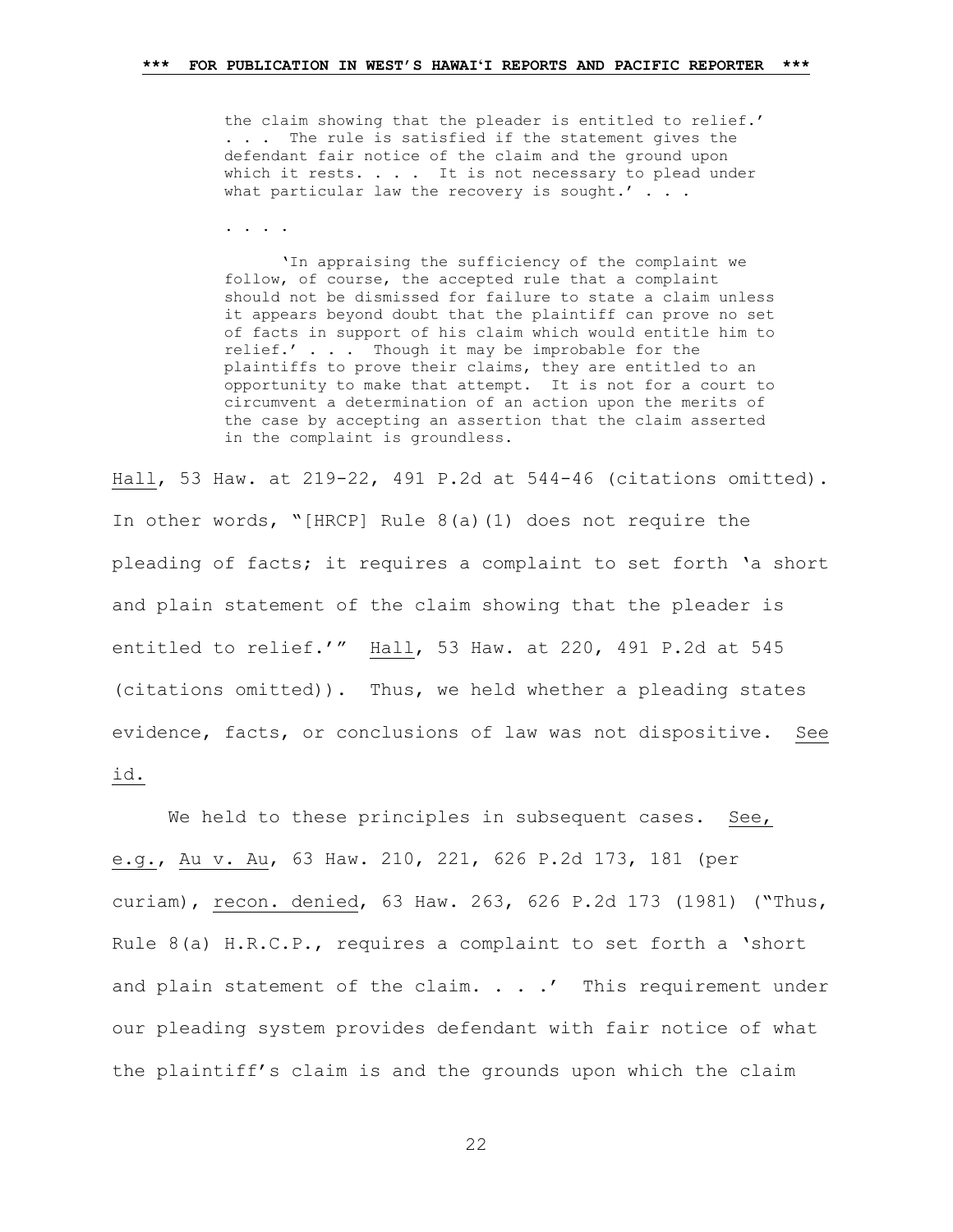#### **\*\*\* FOR PUBLICATION IN WEST'S HAWAIʻI REPORTS AND PACIFIC REPORTER \*\*\***

rests." (citing Conley v. Gibson, 355 U.S. 41, 47 (1957); Hall, 53 Haw. 215, 491 P.2d 541)). It is well established that Hawai'i is a notice-pleading jurisdiction. See, e.g., [In re Genesys](https://1.next.westlaw.com/Link/Document/FullText?findType=Y&serNum=2001191977&pubNum=4645&originatingDoc=I415a129d57c811dc8200d0063168b01f&refType=RP&fi=co_pp_sp_4645_903&originationContext=document&transitionType=DocumentItem&contextData=(sc.Search)#co_pp_sp_4645_903)  Data Techs., Inc., 95 Hawai'i [33, 41, 18 P.3d 895, 903 \(2001\)](https://1.next.westlaw.com/Link/Document/FullText?findType=Y&serNum=2001191977&pubNum=4645&originatingDoc=I415a129d57c811dc8200d0063168b01f&refType=RP&fi=co_pp_sp_4645_903&originationContext=document&transitionType=DocumentItem&contextData=(sc.Search)#co_pp_sp_4645_903) ("Hawaii's rules of notice pleading require that a complaint set forth a short and plain statement of the claim that provides defendant with fair notice of what the plaintiff's claim is and the grounds upon which the claim rests." (citations omitted)). Under Hawaii's notice pleading approach, it is "[not] necessary to plead legal theories with . . . precision." Leslie v. Estate of Tavares, 93 Hawaiʻi 1, 4, 994 P.2d 1047, 1050 (2000); see also Perry v. Planning Comm'n, 62 Haw. 666, 685, 619 P.2d 95, 108 (1980) ("Modern judicial pleading has been characterized as 'simplified notice pleading.' Its function is to give opposing parties 'fair notice of what the . . . claim is and the grounds upon which it rests.'" (citing Gibson, 355 U.S. at 47)).

Next, we examine the purpose and history of HRCP Rule  $8(a)$ . The purpose of HRCP Rule  $8(a)(1)$  is to "give [] the defendant fair notice of the claim and the ground upon which it rests." Hall, 53 Haw. at 221, 491 P.2d at 545 (citation omitted). Further, we have stated that "[w]e believe that the mandate of H.R.C.P. Rule 8(f) that 'all pleadings shall be so construed as to do substantial justice' epitomizes the general principle underlying all rules of H.R.C.P. governing pleadings, and by the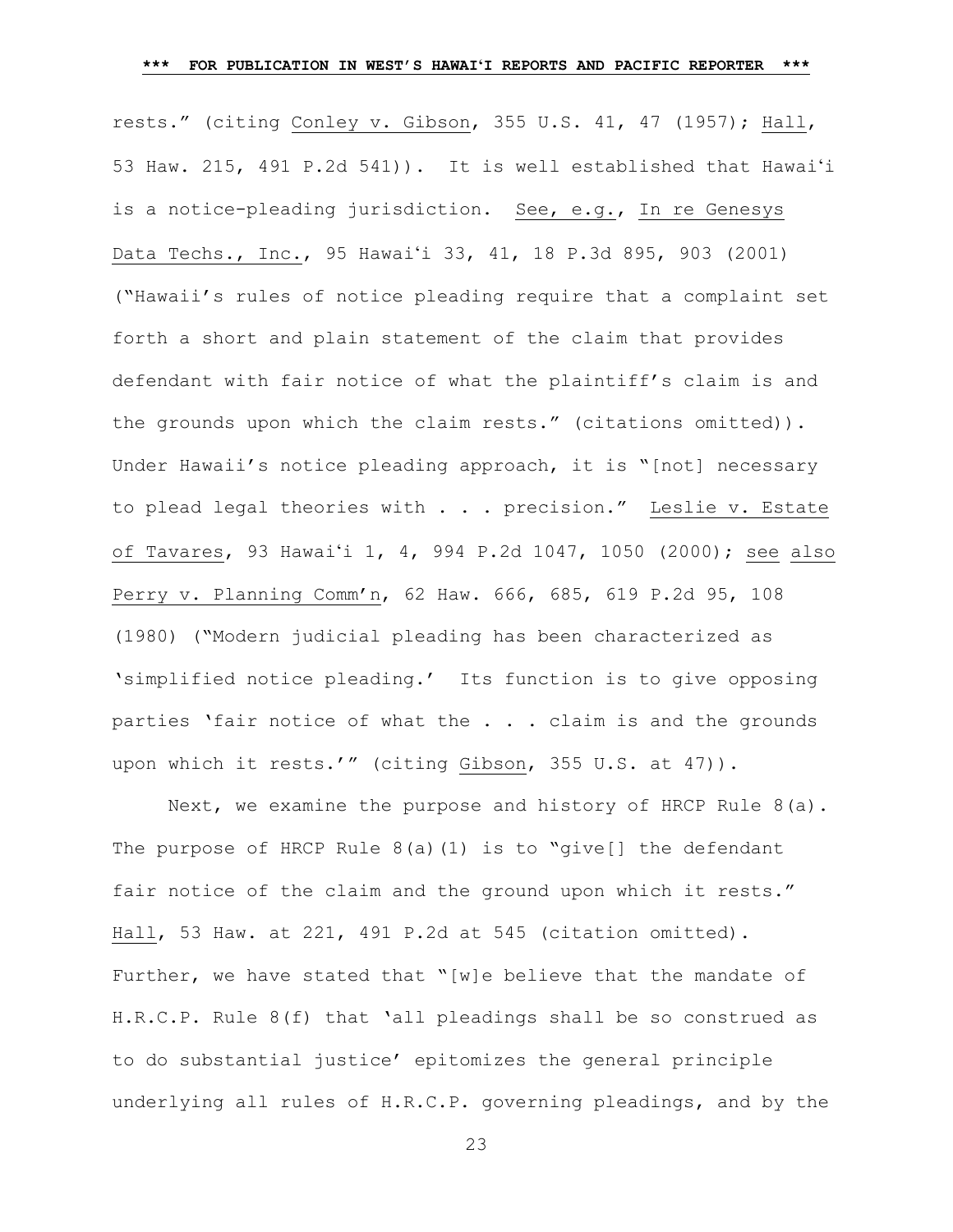adoption of H.R.C.P. we have rejected 'the approach that pleading is a game of skill in which one misstep by counsel may be decisive to the outcome' and in turn accepted 'the principle that the purpose of pleading is to facilitate a proper decision on the merits.'" Id. (quoting Gibson, 355 U.S. at 48).

Finally, we turn to the context of HRCP Rule 8(a). See Moana v. Wong, 141 Hawai'i 100, 109, 405 P.3d 536, 545 (2017) ("It is well established that the interpretation of rules promulgated by the supreme court involves principles of statutory construction." (quoting State v. Bohannon, 102 Hawai'i 228, 240, 74 P.3d 980, 992 (2003)); Cty. of Kaua'i v. Hanalei River Holdings Ltd., 139 Hawai'i 511, 519, 394 P.3d 741, 749 (2017) ("When construing a statute, our foremost obligation is to ascertain and give effect to the intention of the legislature, which is to be obtained primarily from the language contained in the statute itself. And we must read statutory language in the context of the entire statute and construe it in a manner consistent with its purpose." (citation omitted)). As previously discussed, HRCP Rule 8(a) is devoid of any mention of facts, specificity, or plausibility. Moreover, when the HRCP require a pleading to have specificity, they expressly state so. For example, HRCP Rule 9, titled "Pleading Special Matters," offers examples of when specificity is required; HRCP Rule 9(b), titled "Fraud, mistake, condition of the mind," requires that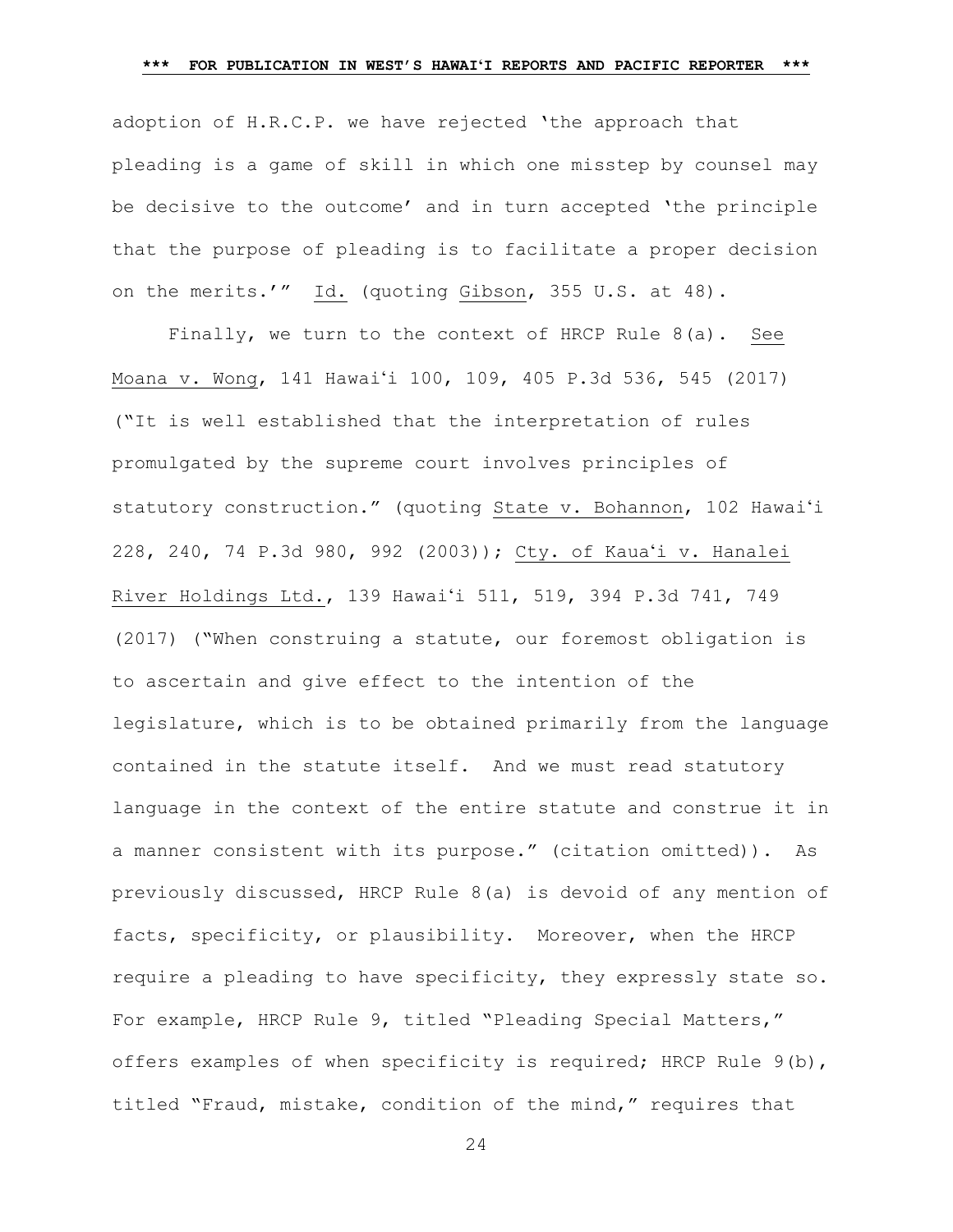"[i]n all averments of fraud or mistake, the circumstances constituting fraud or mistake shall be stated with particularity. Malice, intent, knowledge, and other condition of mind of a person may be averred generally." Similarly, HRCP Rule  $9(c)^9$  and HRCP Rule  $9(g)^{10}$  require specificity. In contrast, HRCP Rule 8(a), as well as HRCP Rule 13 (governing counterclaims and cross-claims), are devoid of any mention of specificity or particularity.

In addition, the HRCP also provides a mechanism for dealing with any lack of clarity resulting from our preference for notice pleading under HRCP Rule 8. HRCP Rule 12(e), titled "Motion for more definite statement," states that "[a] party may move for a more definite statement" if a pleading is "so vague and ambiguous that a party cannot reasonably be required to frame a responsive pleading." The motion under HRCP Rule 12(e) "shall point out the defects complained of and the details desired." HRCP Rule 12(e). Thus, under HRCP Rule 12(e), a court may order that any "vague or ambiguous" pleadings be cured; should a party fail to comply, the court may also strike

 $\overline{a}$ 

<sup>9</sup> HRCP Rule 9(c), titled "Conditions precedent," reads: "In pleading the performance or occurrence of conditions precedent, it is sufficient to aver generally that all conditions have been performed or have occurred. A denial of performance or occurrence shall be made specifically and with particularity."

HRCP Rule 9(g), titled "Special Damage," reads: "When items of special damage are claimed, they shall be specifically stated."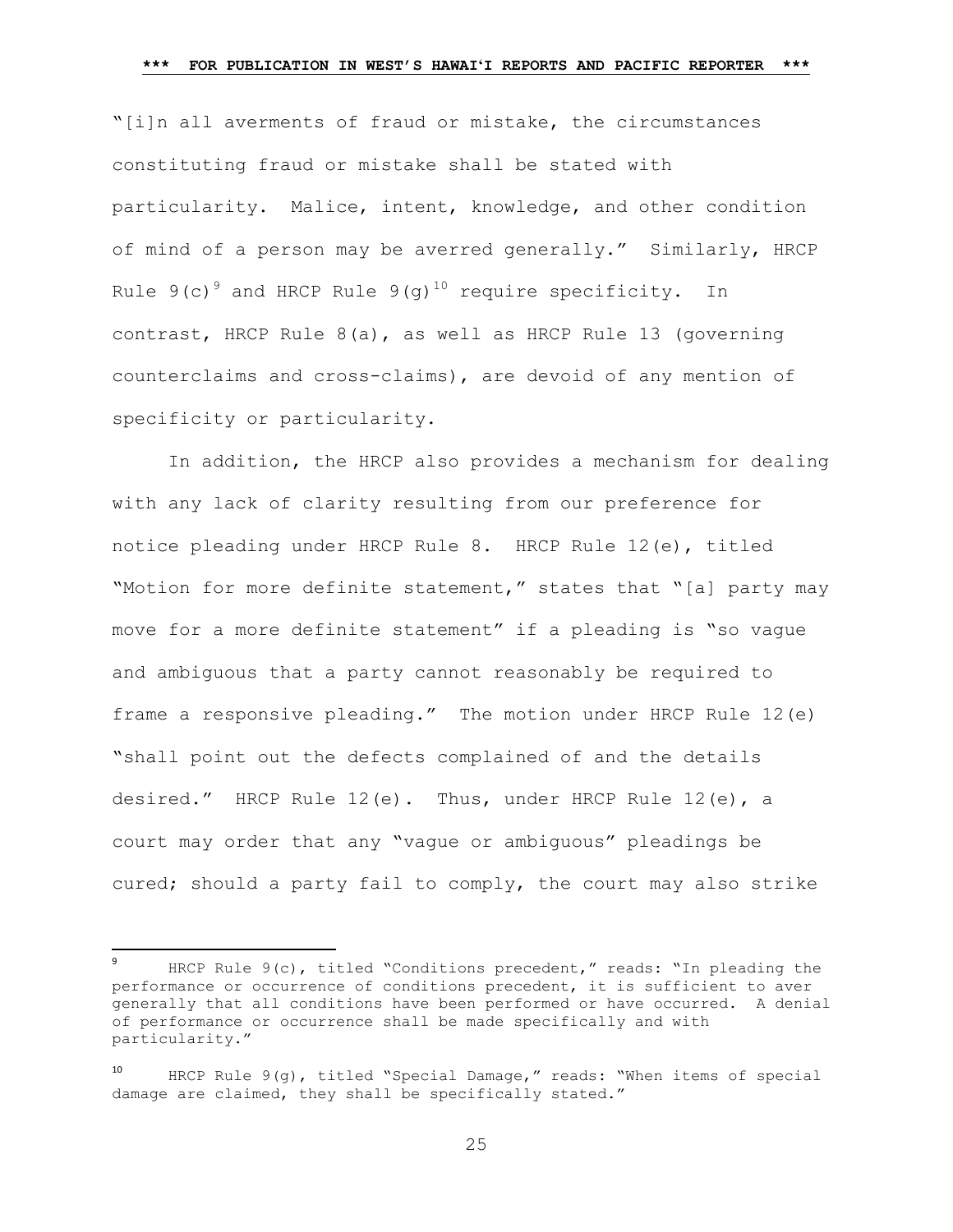the pleading to which the motion was directed or issue other orders as deemed just.

Lastly, the HRCP are to "be construed and administered to secure the just, speedy, and inexpensive determination of every action." HRCP Rule 1. The framework for our rules of civil procedure support notice pleading, as our rules contain a variety of methods to determine the merits of a case. See Hall, 53 Haw. at 218, 491 P.2d at 544 ("Such simplified 'notice pleading' is made possible by the liberal opportunity for discovery and the other pretrial procedures established by the Rules to disclose more precisely the basis of both claim and defense and to define more narrowly the disputed facts and issues." (quoting Gibson, 355 U.S. at 47-48) (construing the federal rule that is analogous to HRCP Rule 8(a)))). For example, HRCP Rule 26 gives the trial court wide discretion in managing discovery to "secure the just, speedy, and inexpensive determination of every action," HRCP Rule 1, as HRCP Rule  $26(b)(2)$  "secure[s] the just, speedy, and inexpensive determination of every action" by limiting the frequency or extent of the discovery methods used. $^{11}$ 

Limitations. By order, the court may alter the limits in these rules on the number of depositions and interrogatories or the length of depositions under Rule 30. By order, the court may also limit the number of requests under Rule 36. The frequency or extent of use of the discovery methods otherwise permitted under these rules (continued. . .)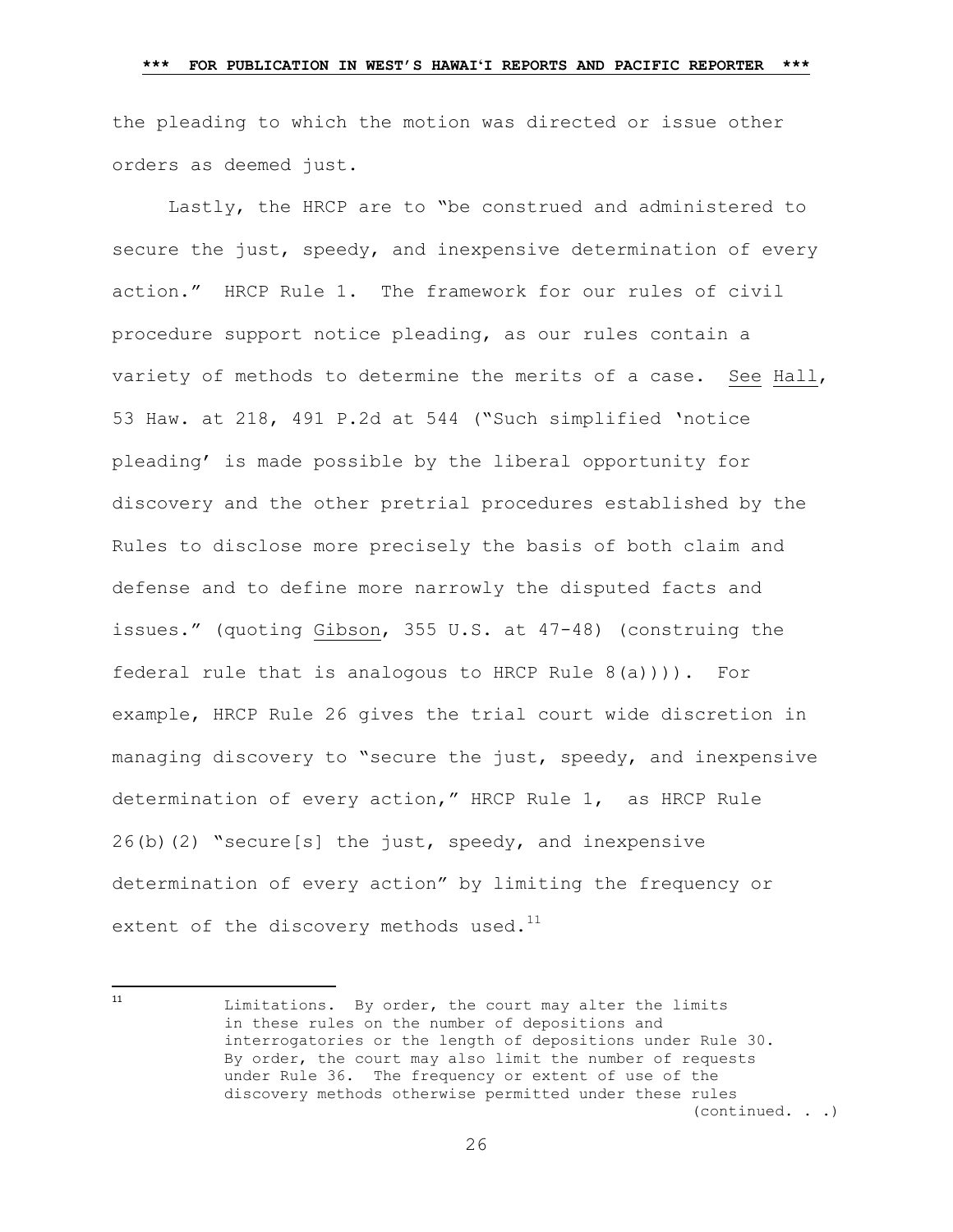Notably, our case law cites heavily to Conley v. Gibson, 355 U.S. 41, 47 (1957). For many years the Supreme Court of the United States similarly interpreted FRCP Rule  $8(a)(2)$ , the federal counterpart to HRCP Rule 8, as requiring a complaint to provide notice of the plaintiff's claim and the grounds upon which it rests. But in 2007 with the issuance of Twombly, the Court expanded the requirements imposed on a complaint by FRCP Rule  $8(a)(2)$ . As the ICA in Pavsek cited to Twombly for its standard, it is important that we discuss Gibson, 355 U.S. 41, and its progeny.

In Gibson, the Court addressed what became known as the "no set of facts" standard. See 355 U.S. at 44. The Supreme Court held, among other things, the petitioners' complaint containing general allegations survived a motion to dismiss because the FRCP did not require claimants to set out detailed facts for the basis of their claim. See 355 U.S. at 47. The Court stated it

> (. . .continued) shall be limited by the court if it determines that: (i) the discovery sought is unreasonably cumulative or duplicative, or is obtainable from some other source that is more convenient, less burdensome, or less expensive; (ii) the party seeking discovery has had ample opportunity by discovery in the action to obtain the information sought; or (iii) the burden or expense of the proposed discovery outweighs its likely benefit, taking into account the needs of the case, the amount in controversy, limitations on the parties' resources, the importance of the issues at stake in the litigation, and the importance of the proposed discovery in resolving the issues. The court may act upon its own initiative after reasonable notice or pursuant to a motion under Rule 26(c).

HRCP Rule 26(b)(2).

 $\overline{\phantom{a}}$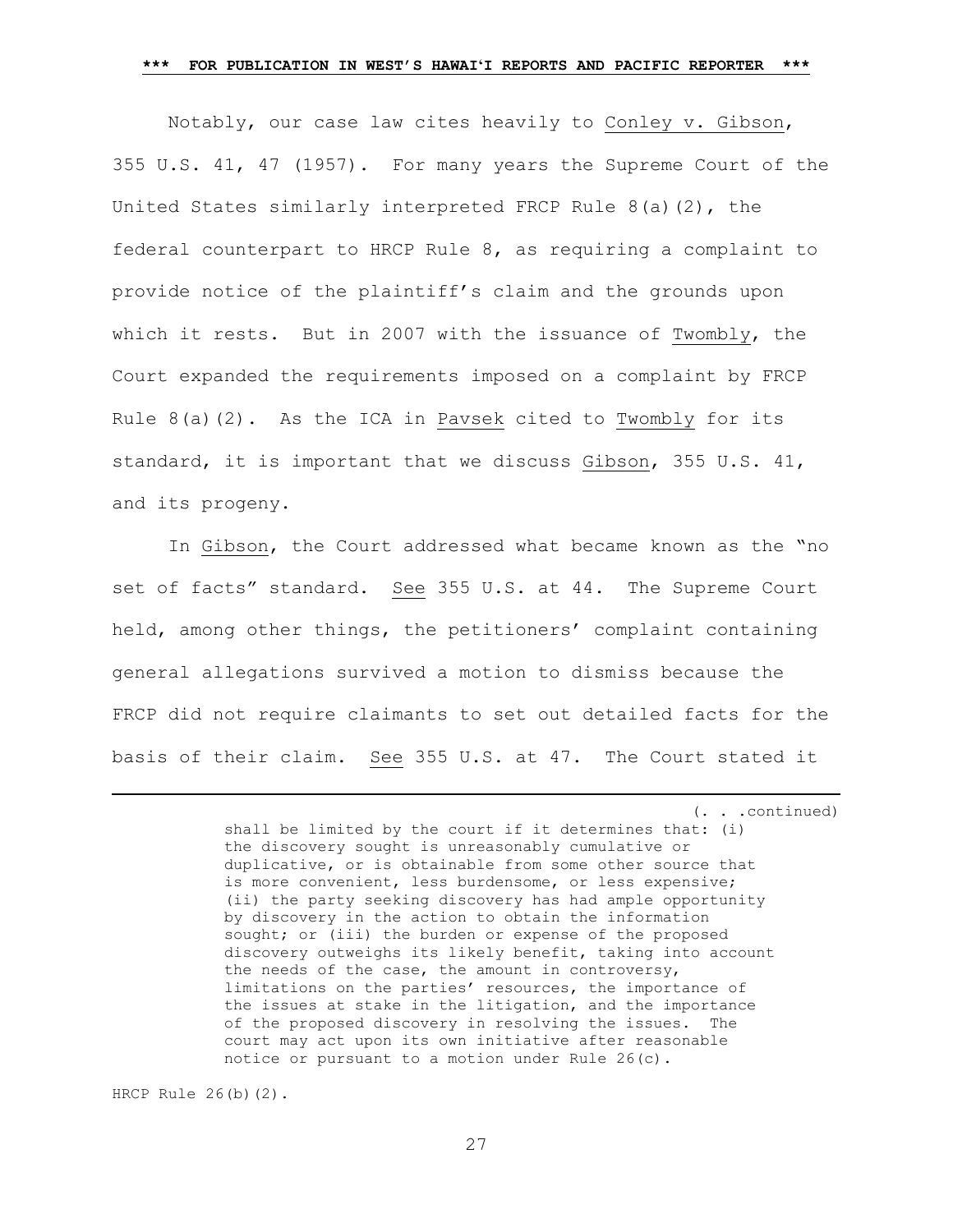followed the accepted rule that "a complaint should not be dismissed for failure to state a claim unless it appears beyond doubt that the plaintiff can prove no set of facts in support of his claim which would entitle him to relief." 355 U.S. at 45-46 (footnote omitted). Further, the Court reasoned the FRCP only required a "'short and plain statement of the claim' that will give the defendant fair notice of what the plaintiff's claim is and the grounds upon which it rests." 355 U.S. at 47 (footnote omitted). Following the "simple guide" of FRCP Rule 8(f) that "all pleadings shall be so construed as to do substantial justice," the Court concluded the FRCP rejected the approach that "pleading is a game of skill in which one misstep by counsel may be decisive to the outcome and accept the principle that the purpose of pleading is to facilitate a proper decision on the merits." 355 U.S. at 48 (citation omitted).

The Court abrogated Gibson in Twombly, however, holding that a "plausibility" standard governed pleadings of a complaint alleging an antitrust conspiracy. Twombly, 550 U.S. at 555–57. In this context, the Court stated the pleading must contain "enough facts to state a claim to relief that is plausible on its face." 550 U.S. at 570. Further, the Court stated it is not sufficient for the pleading to contain mere "labels and conclusions [or] a formulaic recitation of the elements of a cause of action." 550 U.S. at 555. To survive a motion for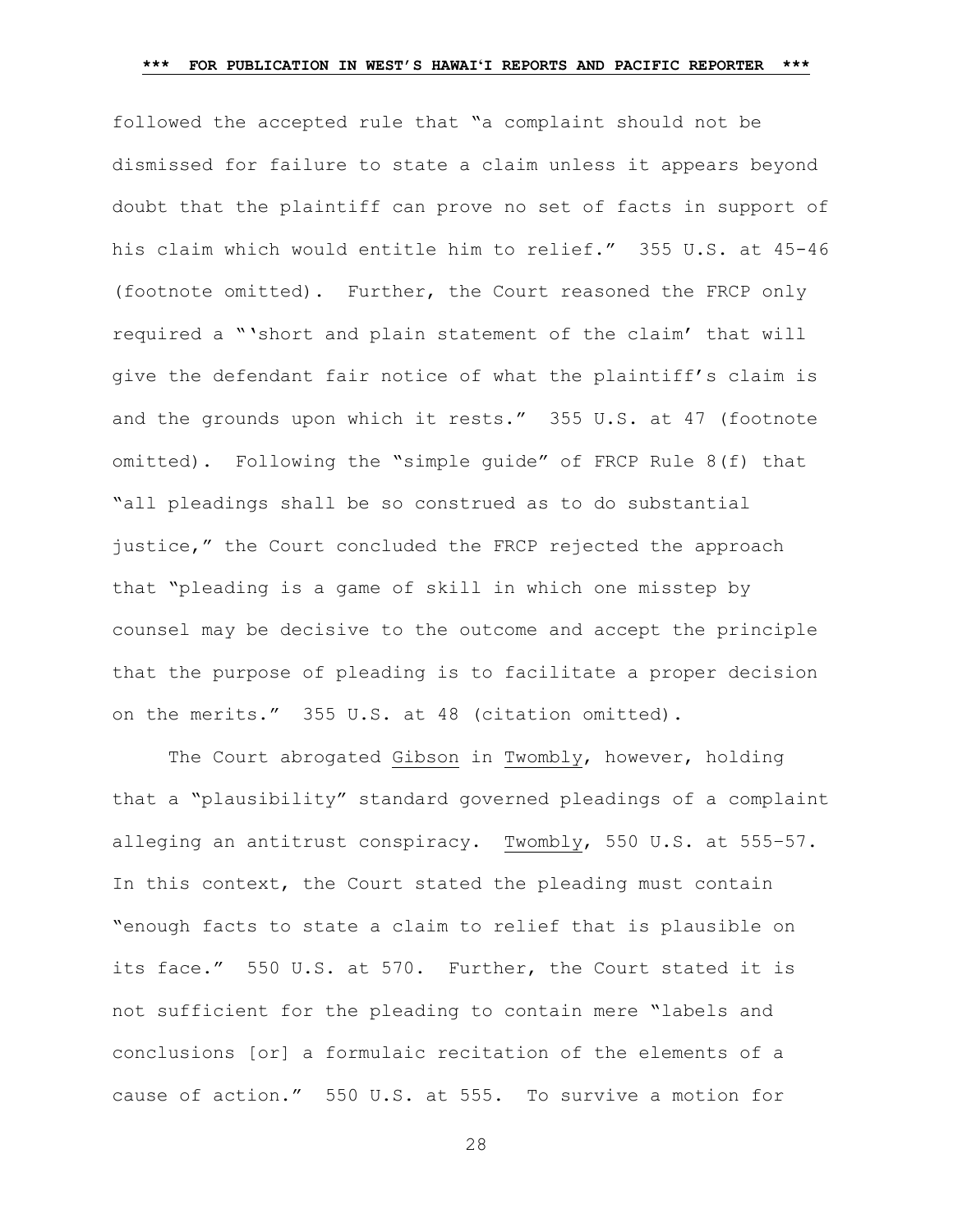dismissal, the "[f]actual allegations must be enough to raise a right to relief above the speculative level." Id.

Justice Stevens, joined by Justice Ginsburg, dissented in Twombly. See 550 U.S. at 570-97. Pointing out that the plausibility standard was an evidentiary standard, Justice Stevens stated that the plausibility standard contradicted what the FRCP intended to codify. See 550 U.S. at 580. He explained: "Under the relaxed pleadings standards of the Federal Rules, the idea was not to keep litigants out of court but rather to keep them in. The merits of a claim would be sorted out during a flexible pretrial process and, as appropriate, through the crucible of trial." 550 U.S. at 575. Justice Stevens noted that twenty-six States and the District of Columbia utilized the Gibson Court's language of "whether it appears 'beyond doubt' that 'no set of facts' in support of the claim would entitle the plaintiff to relief." 550 U.S. at 578 (footnote omitted).

Two years after Twombly, the Supreme Court clarified the plausibility standard in Ashcroft v. Iqbal, 556 U.S. 662 (2009). The Court held that the Twombly plausibility standard was not limited to complaints in the antitrust conspiracy context, but instead, was applicable to "all civil actions and proceedings in the United States district courts." Iqbal, 556 U.S. at 678-80, 684 (quoting FRCP Rule 1). The Court explained the two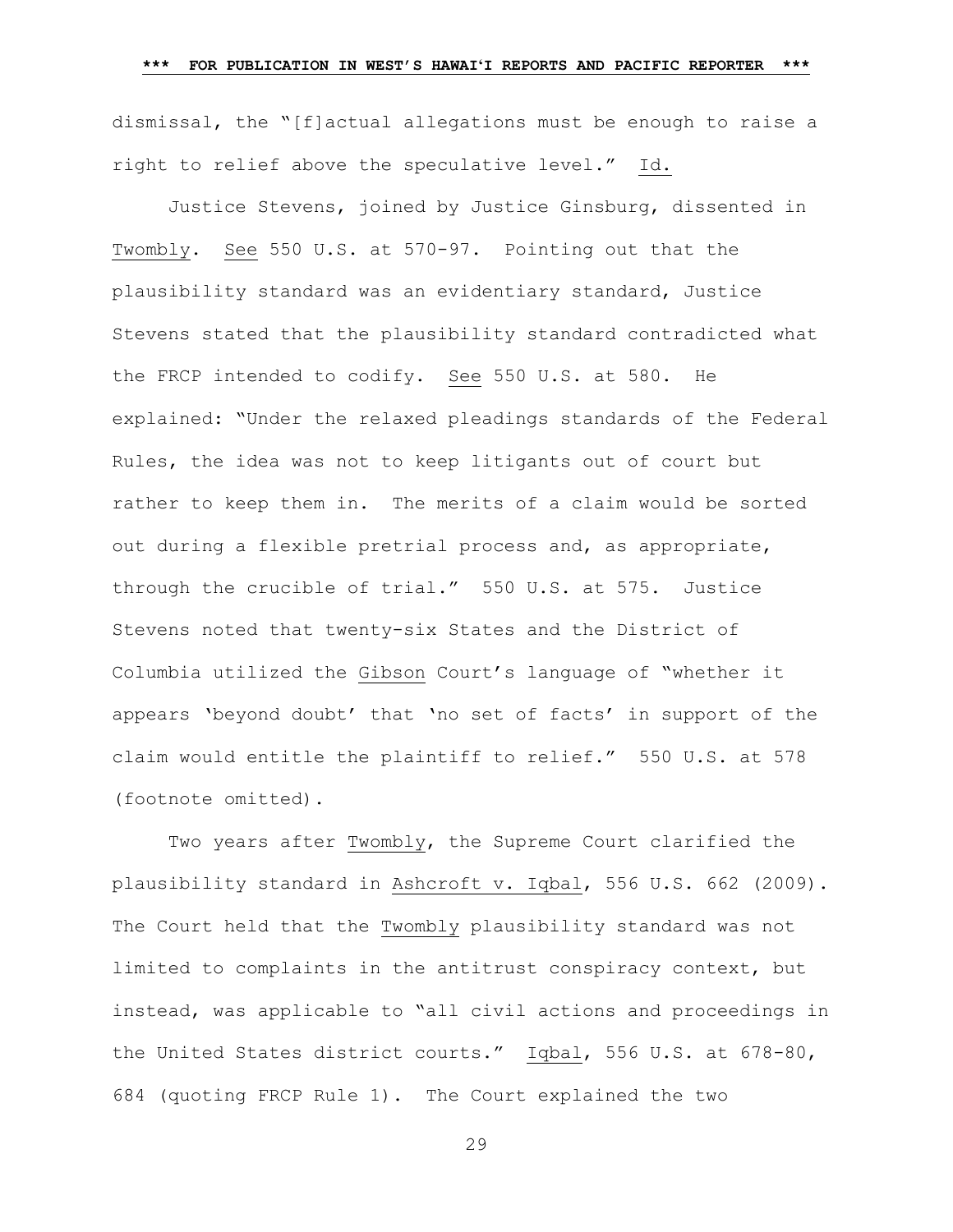principles in Twombly underlying the plausibility standard: first, "the tenet that a court must accept as true all of the allegations contained in a complaint is inapplicable to legal conclusions," and second, "only a complaint that states a plausible claim for relief survives a motion to dismiss." Iqbal, 556 U.S. at 678–79 (citing Twombly, 550 U.S. at 555–56). The Court explained that "[d]etermining whether a complaint states a plausible claim for relief will . . . be a contextspecific task that requires the reviewing court to draw on its judicial experience and common sense." Id. (citation omitted). Further, the Court stated that if "the well-pleaded facts do not permit a court to infer more than the mere possibility of misconduct, the complaint has alleged — but it has not 'shown' — 'that the pleader is entitled to relief.'" Id. (quoting FRCP Rule 8(a)(2)) (brackets omitted).

Although "[t]he advent of plausibility pleading in Twombly and Iqbal was motivated in significant part by a desire . . . to deter allegedly abusive practices . . . and to contain costs," when compared to the "notice pleading" standard, the "plausibility" pleading standard is restrictive as it results in decreased access to the courts for citizens. Arthur R. Miller, From Conley to Twombly to Iqbal: A Double Play on the Federal Rules of Civil Procedure, 60 Duke L.J. 1, 21 & n.67 (2010) ("[T]he perception among many practicing attorneys and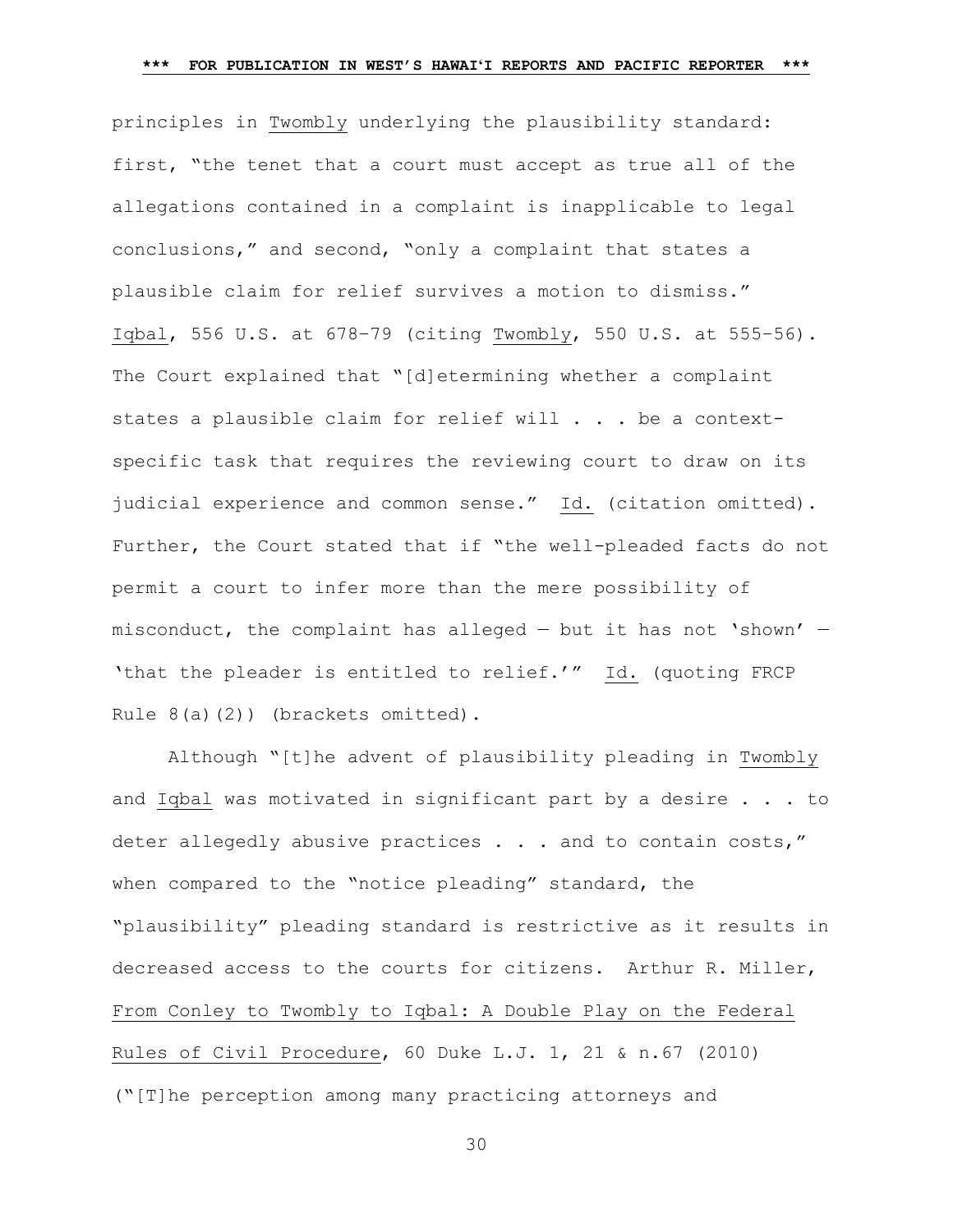commentators is that the grant rate [for motions to dismiss] has increased, particularly in civil rights cases, employment discrimination, private enforcement matters, class actions, and proceedings brought pro se. Some initial empirical evidence supports these impressions.").

Indeed, when the FRCP was promulgated in 1938, "[t]he rulemakers believed in citizen access to the courts and in the resolution of disputes on their merits," and therefore had "established a relatively plainly worded, non-technical procedural system." Arthur R. Miller, Are the Federal Courthouse Doors Closing? What's Happened to the Federal Rules of Civil Procedure?, 43 Tex. Tech. L. Rev. 587, 587–88 (2011) (footnotes omitted); see also Twombly, 550 U.S. at 573 (Stevens, J., dissenting) ("Rule 8(a)(2) of the Federal Rules requires that a complaint contain 'a short and plain statement of the claim showing that the pleader is entitled to relief.' The Rule did not come about by happenstance, and its language is not inadvertent. [In contrast to hypertechnical English pleading rules, the Rule intended to set forth] a pleading standard that was easy for the common litigant to understand and sufficed to put the defendant on notice as to the nature of the claim against him and the relief sought." (emphasis added)). Just like Hawaii's "notice pleading" standard, "[t]he [Federal] Rules had a notice pleading regime that abjured factual detail and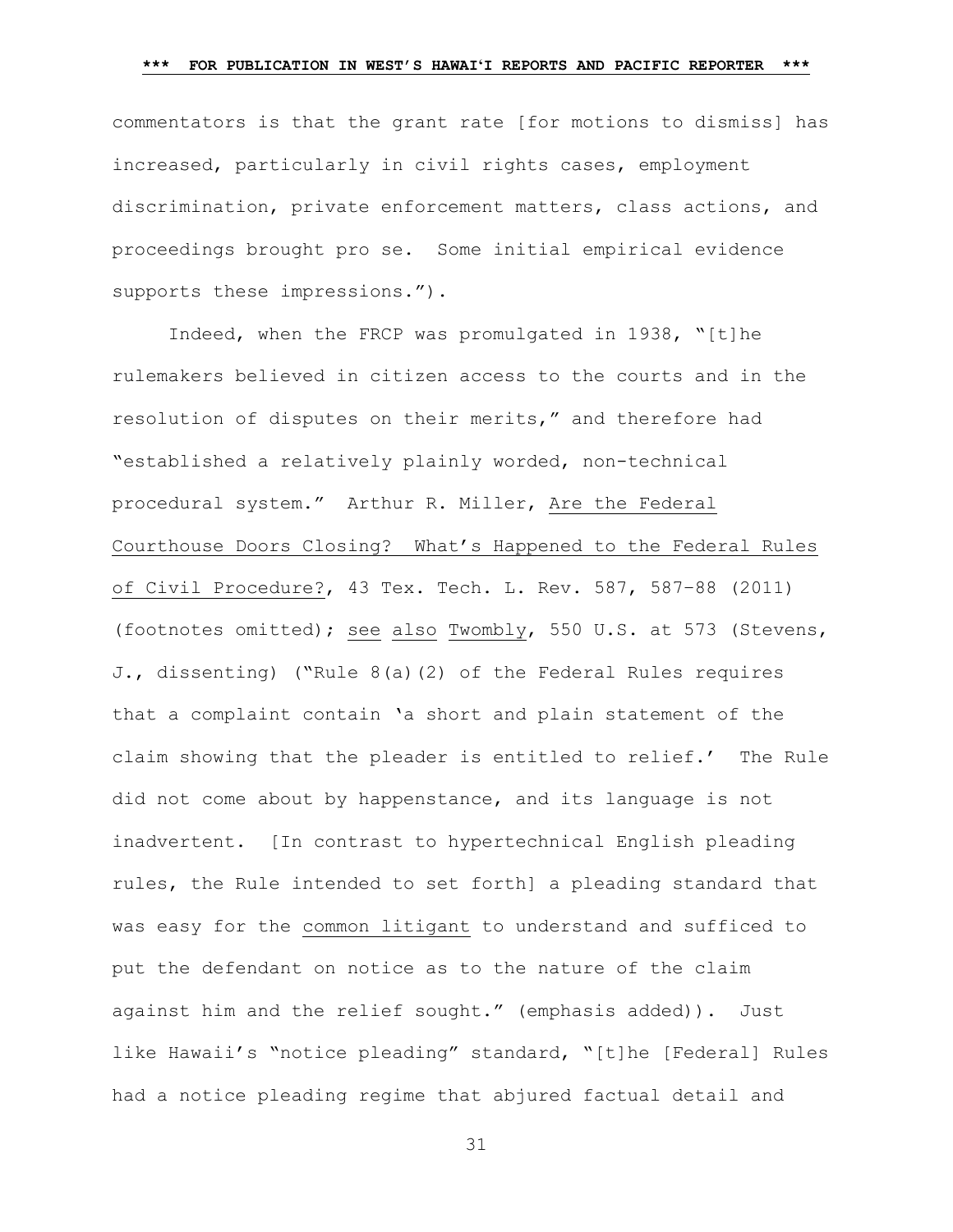verboseness." See Miller, 43 Tex. Tech. L. Rev. at 588 (citing Gibson, 355 U.S. 41).

The "plausibility" pleading standard, i.e., "fact pleading by another name," however, has effectively "tak[en] federal civil practice back toward code and common law procedure and their heavy emphasis on detailed pleadings and frequent resolution by a demurrer to the complaint or code motion to dismiss." Miller, 60 Duke L.J. at 21. Indeed, Twombly suggests "parity between the level of scrutiny applied to claims at the Rule  $12(b)$  (6) and Rule 56 stages  $-$  with the only distinction being that between alleged facts and evidenced facts . . . . " A. Benjamin Spencer, Plausibility Pleading, 49 B.C. L. Rev. 431, 487 (2008); see also Twombly, 550 U.S. at 586 (Stevens, J., dissenting) ("Everything today's majority says would therefore make perfect sense if it were ruling on a Rule 56 motion for summary judgment and the evidence included nothing more than the Court has described. But it should go without saying . . . that a heightened production burden at the summary judgment stage does not translate into a heightened pleading burden at the complaint stage."). This "approach [is] wholly out of line with the original liberal vision of the rules and would ultimately saddle plaintiffs in disfavored actions like antitrust and civil rights claims with burdens they will have difficulty meeting." Spencer, 49 B.C. L. Rev. at 488 (footnotes omitted).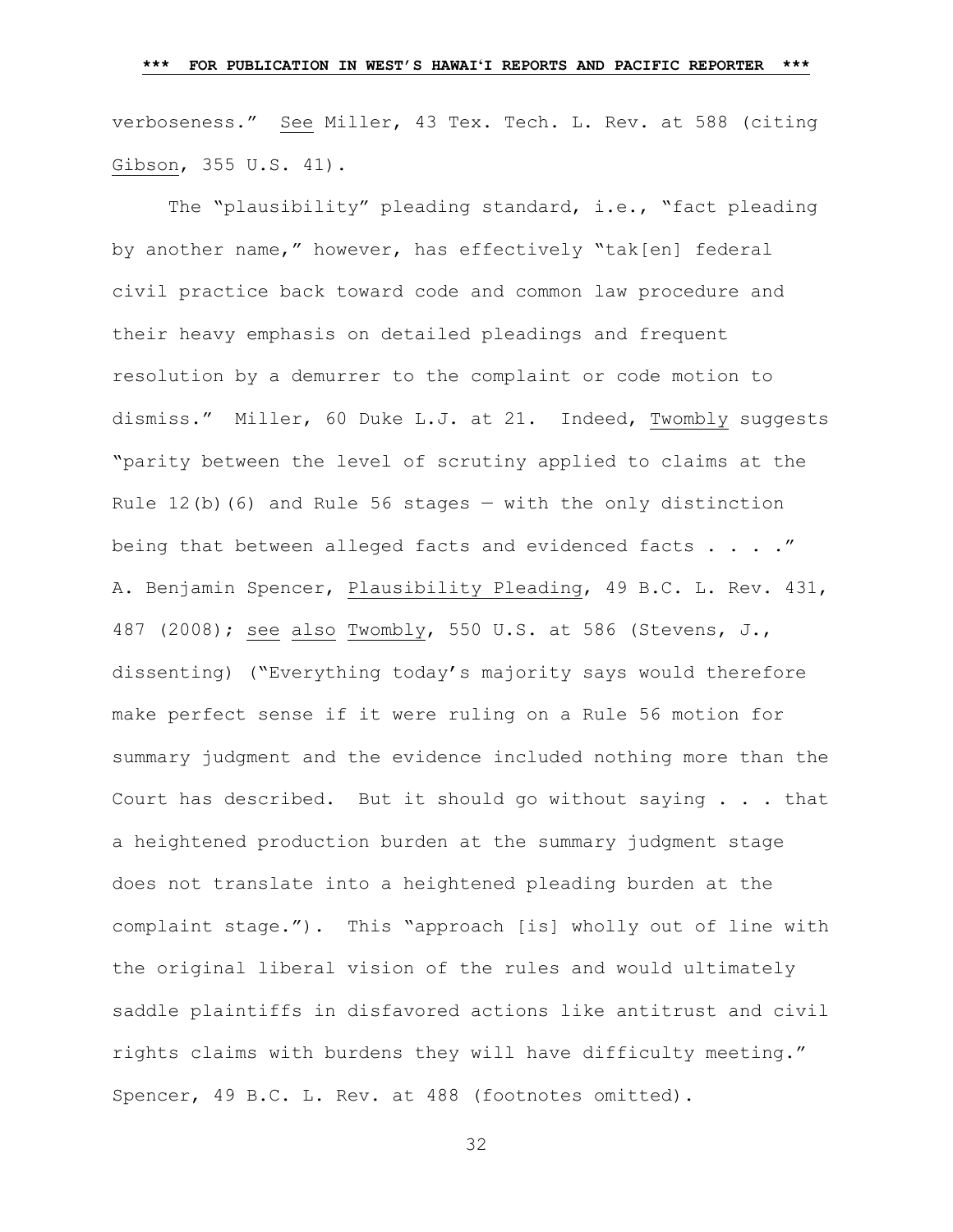### **\*\*\* FOR PUBLICATION IN WEST'S HAWAIʻI REPORTS AND PACIFIC REPORTER \*\*\***

Furthermore, "[s]ince Iqbal, what constitutes ample facts, and whether those facts appear plausible, are matters left to the presiding judge's discretion — whereas one judge may subjectively regard a claim as fanciful or implausible, another may permit a similar claim to proceed." Ramzi Kassem, Implausible Realities: Iqbal's Entrenchment of Majority Group Skepticism Towards Discrimination Claims, 114 Penn St. L. Rev. 1443, 1465 (2010).

For all of these reasons, the ICA's adoption of the Pavsek "plausibility" standard is contrary to our well-established historical tradition of liberal notice pleading and undermines citizen access to the courts and to justice. Instead of deeming the factual allegations as true as we have consistently held to govern HRCP Rule 12(b)(6) motions to dismiss, the standard in Pavsek results in factual weighing by the trial court, resulting in inconsistent application.

For approximately seventy years, we have upheld our liberal notice pleading standard. See, e.g., Kawakami v. Kahala Hotel Investors, LLC, 142 Hawaiʻi 507, 518, 421 P.3d 1277, 1288 (2018) ("Under our rules, a complaint is good if it contains a short and plain statement of the claim showing that the pleader is entitled to relief." (quoting Yap v. Wah Yen Ki Tuk Tsen Nin Hue of Honolulu, 43 Haw. 37, 39 (Haw. Terr. 1958)); Laeroc Waikiki Parkside, LLC v. K.S.K. (Oahu) Ltd., 115 Hawaiʻi 201, 166 P.3d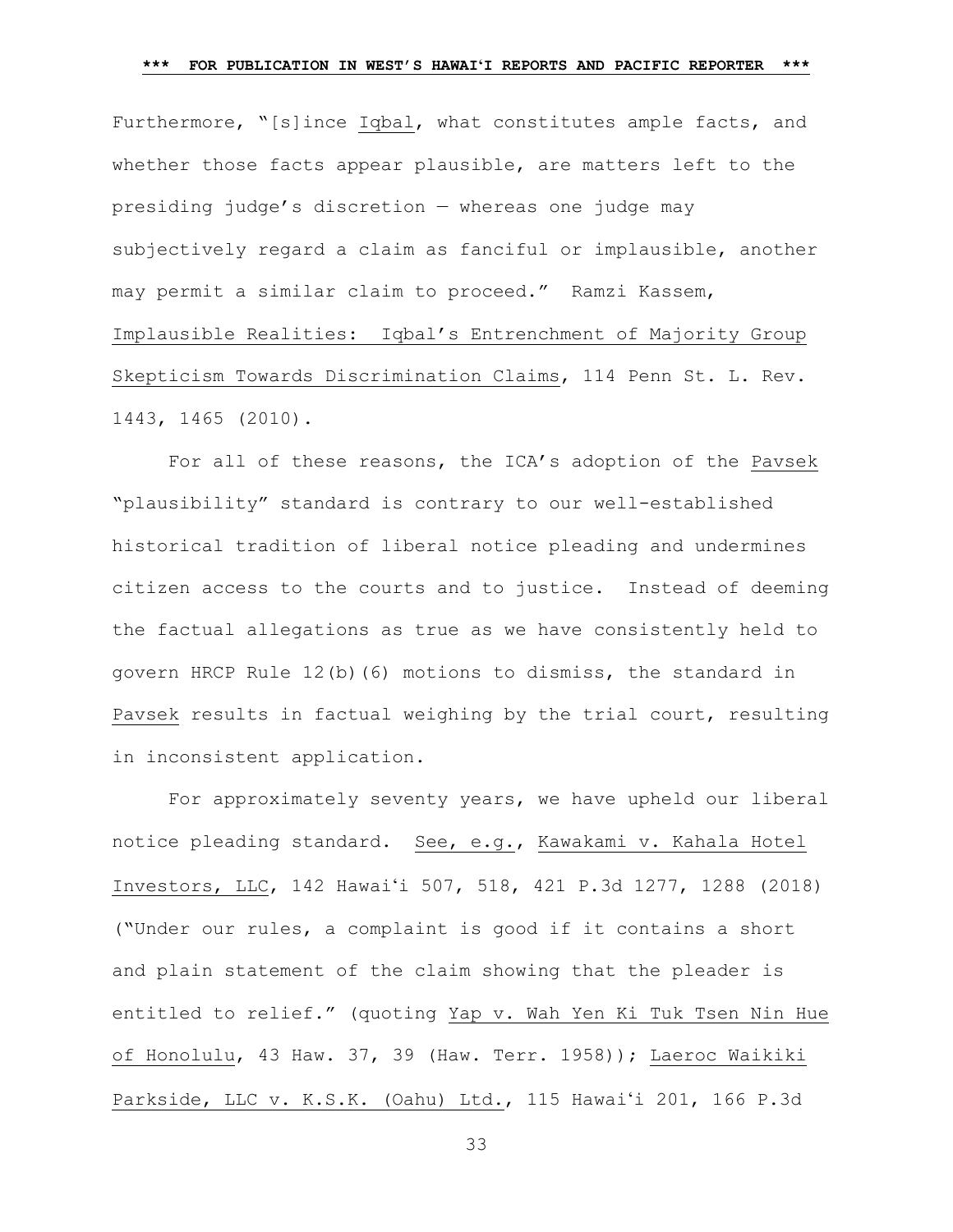961 (2007) (citing In re Genesys Data Techs., Inc., 95 Hawaiʻi at 41, 18 P.3d at 903; Au, 63 Haw. at 220–21, 626 P.2d at 181)); Hall, 53 Haw. at 221, 491 P.2d at 545; Midkiff v. Castle & Cooke, Inc., 45 Haw. 409, 413–16, 368 P.2d 887, 890-92 (1962). Courts should "not depart from the doctrine of stare decisis without some compelling justification." State v. Garcia, 96 Hawai'i 200, 206, 29 P.3d 919, 925 (2001) (quoting Hilton v. South Carolina Pub. Ry. Comm'n, 502 U.S. 197, 202 (1991)) (emphasis in original). Not once have we questioned, or found ambiguous, our standards for HRCP Rule 8(a) and a motion to dismiss. If a complaint meets the requirements of HRCP Rule 8(a), dismissal pursuant to HRCP Rule 12(b)(6) is appropriate where "the allegations of the complaint itself clearly demonstrate that plaintiff does not have a claim," Touchette v. Ganal, 82 Hawaiʻi 293, 303, 922 P.2d 347, 357 (1996), and in weighing the allegations of the complaint as against a motion to dismiss, the court "will not accept conclusory allegations concerning the legal effect of the events the plaintiff has [alleged]." 5B Charles Alan Wright & Arthur R. Miller, Federal Practice and Procedure § 1357, at pp. 548–53 (3d ed. 2004).

Although Twombly and Iqbal are persuasive in interpreting and applying HRCP Rule 8, we are not bound by the Supreme Court's interpretation of an analogous federal rule. See, e.g., Kawamata Farms, Inc. v. United Agri Products, 86 Hawaiʻi 214,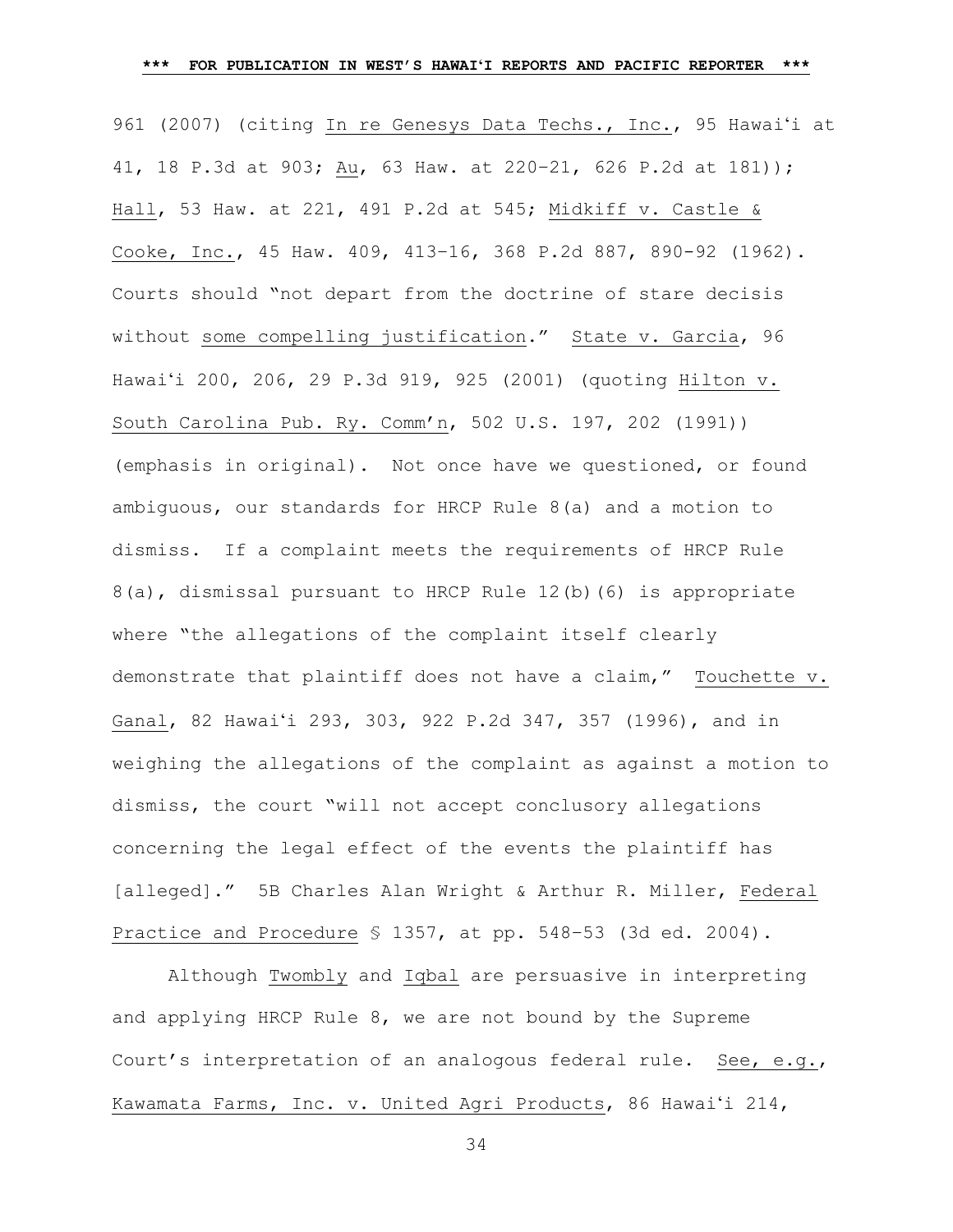251-52, 948 P.2d 1055, 1092-93 (1997) ("[N]otwithstanding their persuasiveness, interpretations of the FRCP by federal courts are by no means conclusive with respect to our interpretation of any rule within the HRCP."); Roxas v. Marcos, 89 Hawaiʻi 91, 119, 969 P.2d 1209, 1237 (1998) (noting that although HRCP Rule 25 was "nearly identical to its federal counterpart," the rules "are not coextensive, and the federal court's interpretation of the federal rule is not binding on Hawaii's interpretation of its own rule"). See also Hawaiʻi Const. art. VI, § 7 ("The supreme court shall have power to promulgate rules and regulations in all civil and criminal cases for all courts relating to process, practice, procedure and appeals, which shall have the force and effect of law."). We find no reason to depart from our established precedent in evaluating an HRCP Rule 12(b)(6) motion to dismiss. Accordingly, we reject the ICA's standard in Pavsek and clarify that our well-established notice pleading standard governs in Hawai'i.

Having reaffirmed our traditional notice pleading standard, we now turn to the issue of whether the ICA erred in affirming the circuit court's dismissal of three counts of Homeowner's counterclaim.

#### **B. Wrongful Foreclosure Claim**

In the following analysis, we first address whether the ICA erred in concluding there must first be a foreclosure before a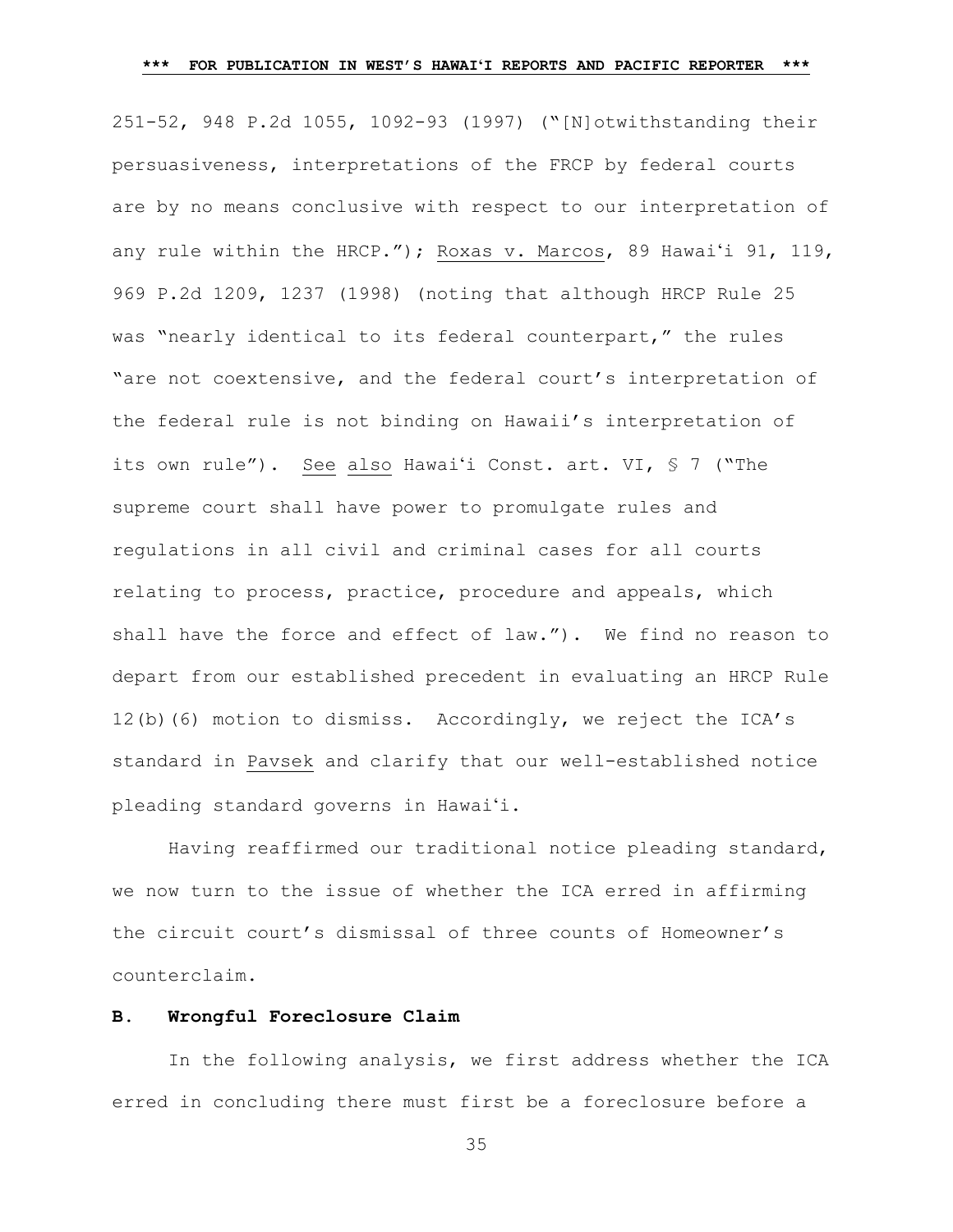wrongful foreclosure claim can be brought. We then apply the traditional notice pleading standard to determine whether the circuit court erred in dismissing Homeowner's wrongful foreclosure claim.

Although we have not previously squarely addressed whether a wrongful foreclosure counterclaim may be brought in a judicial foreclosure case when no foreclosure or sale of the property has yet occurred, upon careful review, we hold that such a wrongful foreclosure claim exists in Hawai'i. We base our conclusion on our past consideration of potential circumstances in which a wrongful foreclosure claim may exist in non-judicial foreclosures. See Hungate, 139 Hawaiʻi at 407, 391 P.2d at 14 (holding there was no need to create a cause of action against a foreclosing mortgagee's attorney under former HRS § 667-5 concerning non-judicial foreclosures as "the mortgagor can protect its interest through filing a claim against the mortgagee for wrongful foreclosure"); Santiago, 137 Hawaiʻi at 157-58, 366 P.3d at 632-33 (holding the mortgagee's non-judicial foreclosure of the mortgagors' property after the mortgagors cured their default was wrongful); Mount v. Apao, 139 Hawaiʻi 167, 180, 384 P.3d 1268, 1281 (2016) (concluding the mortgagee's non-judicial foreclosure violated former HRS  $$667-5(c)(1)$  and was, therefore, wrongful). We see no reason why a different standard should exist for judicial foreclosures.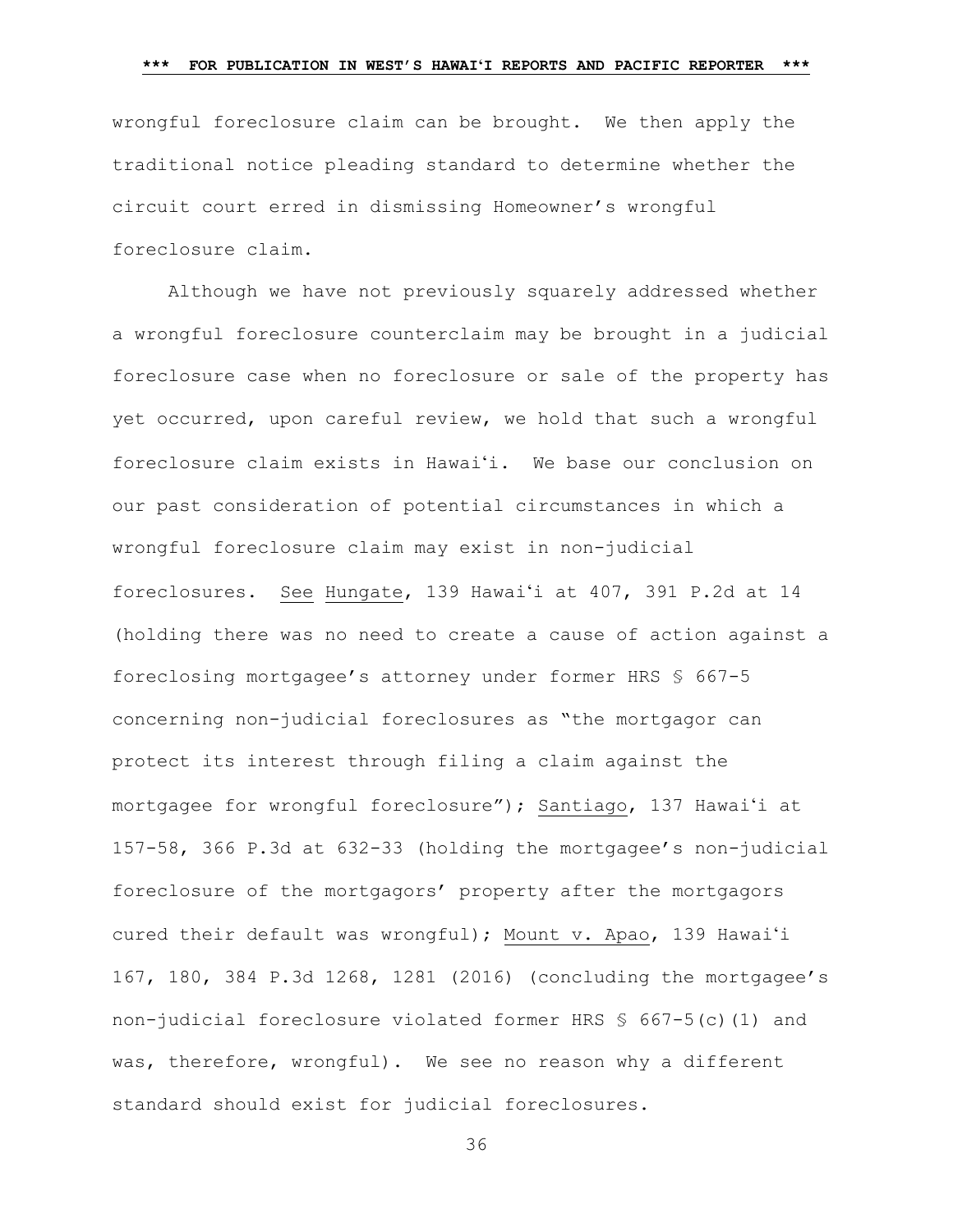#### **\*\*\* FOR PUBLICATION IN WEST'S HAWAIʻI REPORTS AND PACIFIC REPORTER \*\*\***

In Reyes-Toledo I, we recognized and discussed the problems associated with modern mortgage securitization practices. See Reyes-Toledo I, 139 Hawaiʻi at 369 & n.14, 390 P.3d at 1256 & n.14. We noted that "[t]he requirement that a foreclosing plaintiff prove its entitlement to enforce the note at the commencement of the proceedings 'provides strong and necessary incentives to help ensure that a note holder will not proceed with a foreclosure action before confirming that it has a right to do so.'" Id. (citations omitted). "Basic requirements of Hawaii's Uniform Commercial Code and our law on standing should not be modified, especially in light of the widespread problems created by the securitization of mortgages, because a requirement that seems to be merely technical in nature may serve an essential purpose." Id. "[T]he possession requirement, which applies unless a specific statutory exception exists, protects the maker of an instrument from multiple enforcements of the same instrument." Id. (citing Hanalei, BRC Inc. v. Porter, 7 Haw. App. 304, 308, 760 P.2d 676, 679 (1988)). Accordingly, a foreclosing plaintiff must prove "the existence of an agreement, the terms of the agreement, a default by the mortgagor under the terms of the agreement, and giving of the cancellation notice," as well as prove entitlement to enforce the defaulted upon note. Reyes-Toledo I, 139 Hawai'i at 367–68, 390 P.3d at 1254–55.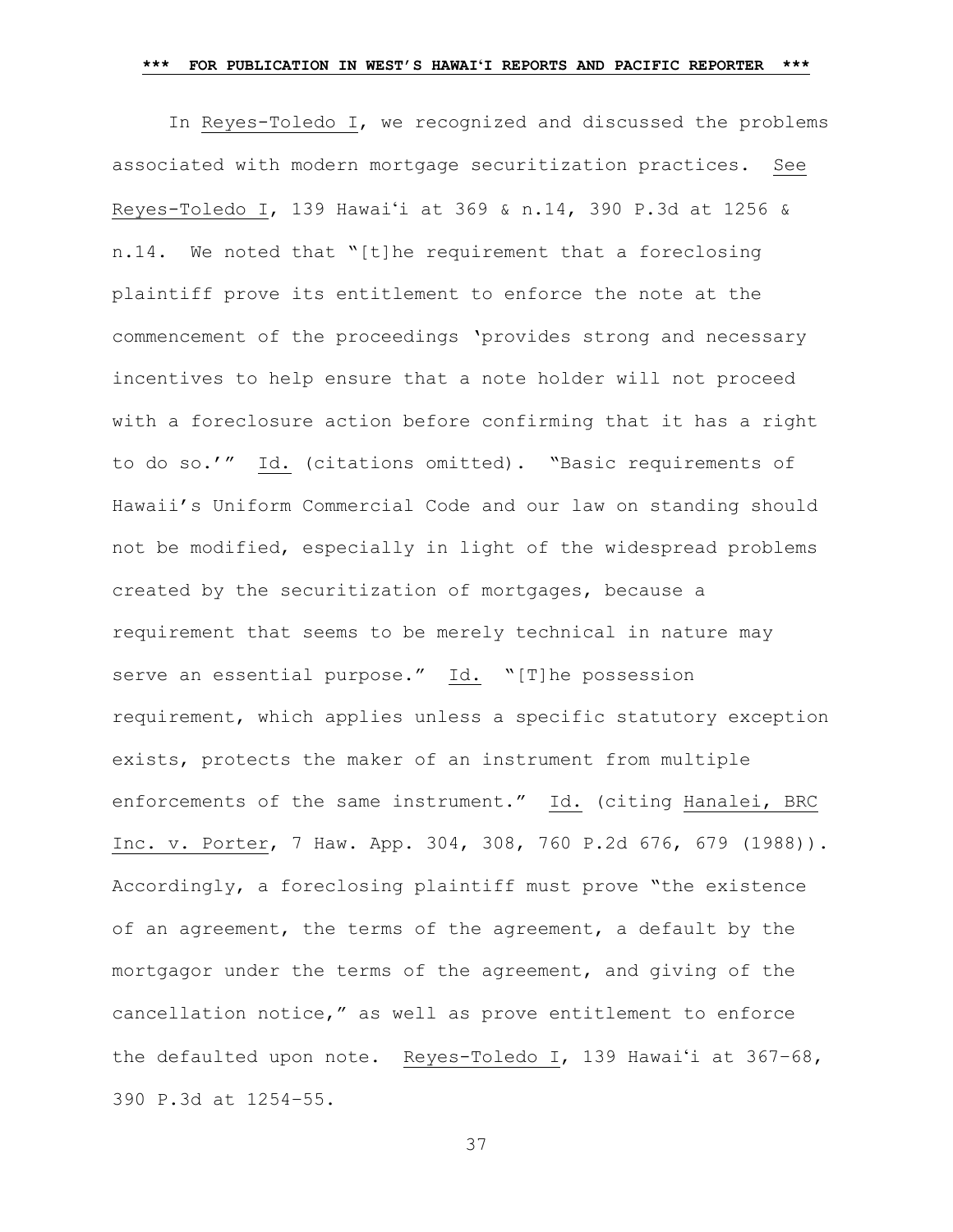It follows that if a foreclosing plaintiff does not prove the aforementioned elements and commences a foreclosure action, the mortgagor should be able to challenge the lawsuit without having to await a foreclosure decree. Indeed, other jurisdictions have held that a party may not foreclose without having the legal power to do so.<sup>12</sup> See, e.g., Barrionuevo v. Chase Bank, N.A., 885 F. Supp. 2d 964, 974 (N.D. Cal. 2012) (holding the mortgagors stated a claim of wrongful foreclosure against the bank, trustee under a deed of trust, and others by alleging the defendants were not current beneficiaries under the deed of trust); 100 Lakeside Trail Trust v. Bank of America, N.A., 804 S.E.2d 719, 725 (Ga. App. 2017) (noting that under Georgia law, "an attempted wrongful foreclosure claim exists when, in the course of a foreclosure action that was not completed, a defendant makes a knowing and intentional publication of untrue and derogatory information concerning the debtor's financial condition, and damages were sustained as a direct result of the publication" (citation and brackets omitted)); Fields v. Millsap & Singer, P.C., 295 S.W.3d 567, 571

 $12$ Generally, if a foreclosure is conducted negligently or in bad faith to the detriment of the mortgagor, the mortgagor may assert a claim of wrongful foreclosure by establishing the following elements: (1) a legal duty owed to the mortgagor by the foreclosing party; (2) a breach of that duty; (3) a causal connection between the breach of that duty and the injury sustained; and (4) damages. See James Buchwalter et al., 59 C.J.S. Mortgages § 650 (2009). However, an action for damages against the mortgagee "lies . . . only when the mortgagee had no right to foreclose at the time foreclosure proceedings were commenced." Id. (footnote omitted).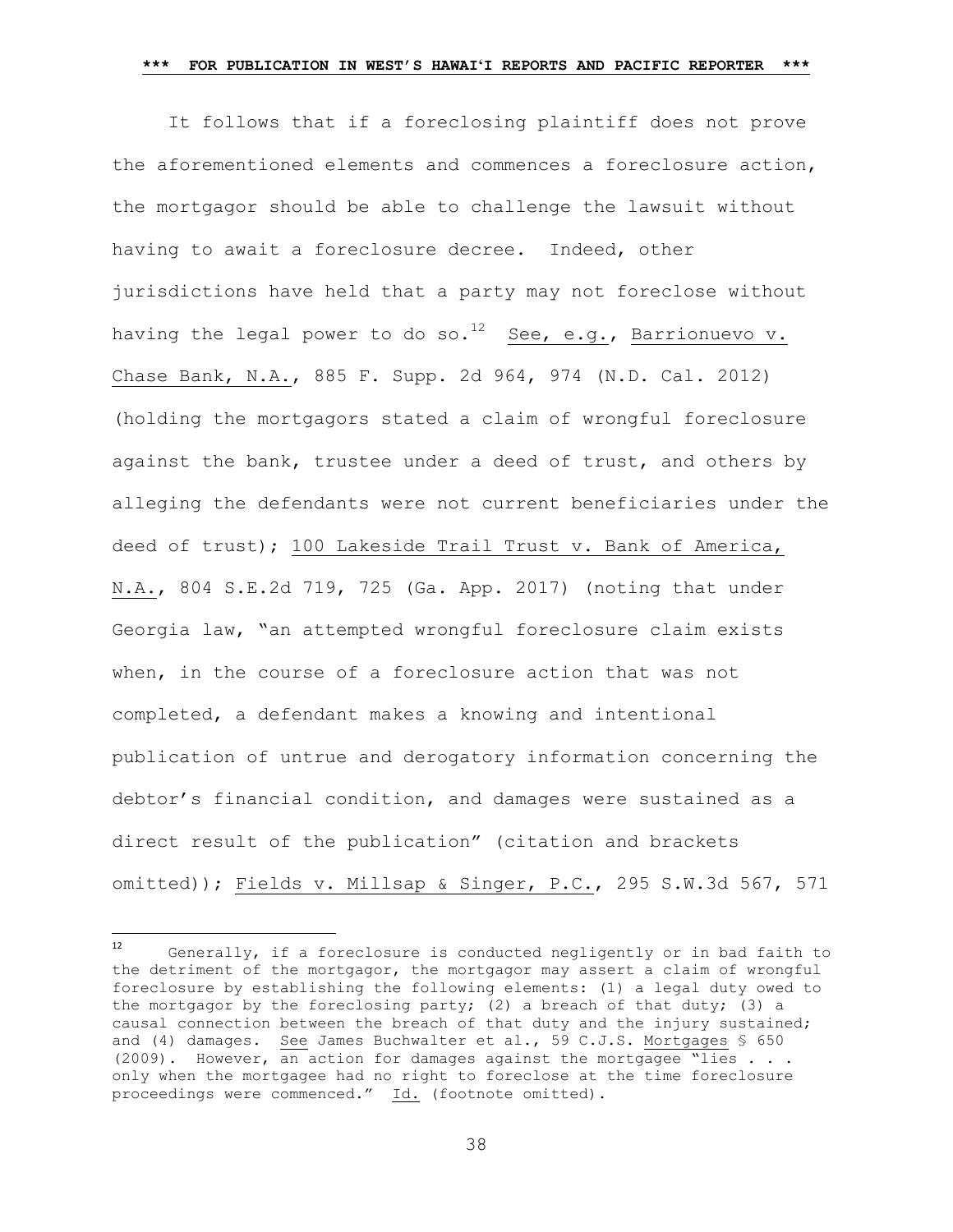(Mo. Ct. App. 2009) (stating "[a] tort action for damages for wrongful foreclosure lies against a mortgagee only when the mortgagee had no right to foreclose at the time foreclosure proceedings were commenced," but "[i]f the right to foreclose existed, no tort cause of action for wrongful foreclosure can be maintained" (citation omitted)); Gregorakos v. Wells Fargo Nat'l Ass'n, 647 S.E.2d 289, 292 (Ga. App. 2007) (stating that in Georgia, "a plaintiff asserting a claim of wrongful foreclosure must establish a legal duty owed to it by the foreclosing party, a breach of that duty, a causal connection between the breach of that duty and the injury it sustained, and damages" (citation and brackets omitted)); McKnight Family, L.L.P. v. Adept Mgmt., 310 P.3d 555, 559 (Nev. 2013) (stating a wrongful foreclosure claim challenges the authority behind the foreclosure, not the foreclosure act itself). Thus, we hold that a mortgagor may bring a wrongful foreclosure claim before a foreclosure decree is entered.

Therefore, to assert a wrongful foreclosure claim, the foreclosing plaintiff must have failed to establish its standing as required by Reyes-Toledo I and the mortgagor must have suffered an "injury in fact" and damages as a result. As explained above, a mortgagor need not wait for a foreclosure decree to assert a wrongful foreclosure claim. If a party with no authority or standing files a foreclosure action, no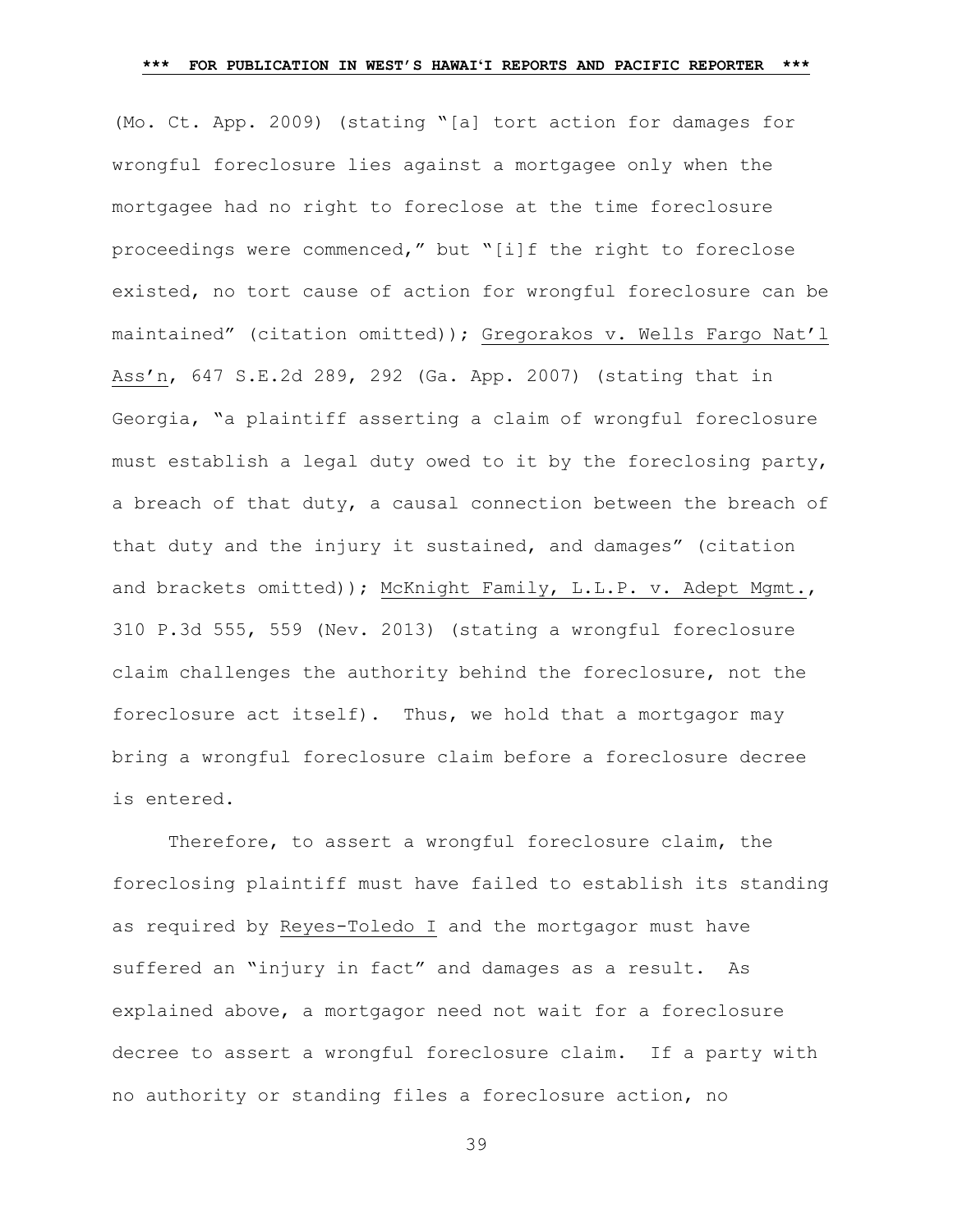foreclosure decree would result, yet the mortgagor would have spent time and incurred expenses to defend against such a lawsuit. Allowing a mortgagor to bring a wrongful foreclosure counterclaim without awaiting an actual foreclosure benefits judicial economy and efficiency, as a foreclosure defendant should not have to institute a separate legal action after the pending foreclosure case is decided. Accordingly, a mortgagor should be able to assert a counterclaim for wrongful foreclosure based on the underlying facts of the pending foreclosure case. However, we emphasize this does not mean a mortgagor must assert the wrongful foreclosure claim as a compulsory counterclaim.

Here, it remains an issue of fact whether Bank of America attempted to foreclose on Homeowner's Property without standing to do so. See Reyes-Toledo I, 139 Hawai'i at 371, 390 P.3d at 1258 ("A foreclosing plaintiff's burden to prove entitlement to enforce the note overlaps with the requirements of standing in foreclosure actions as '[s]tanding is concerned with whether the parties have the right to bring suit.'" (citation omitted)). As a result of defending against Bank of America's lawsuit, Homeowner alleged she incurred costs and expenses. Thus, the ICA erred when it concluded Homeowner did not yet have a claim for wrongful foreclosure against Bank of America.

We next address whether Homeowner's wrongful foreclosure count was properly dismissed by the circuit court, which the ICA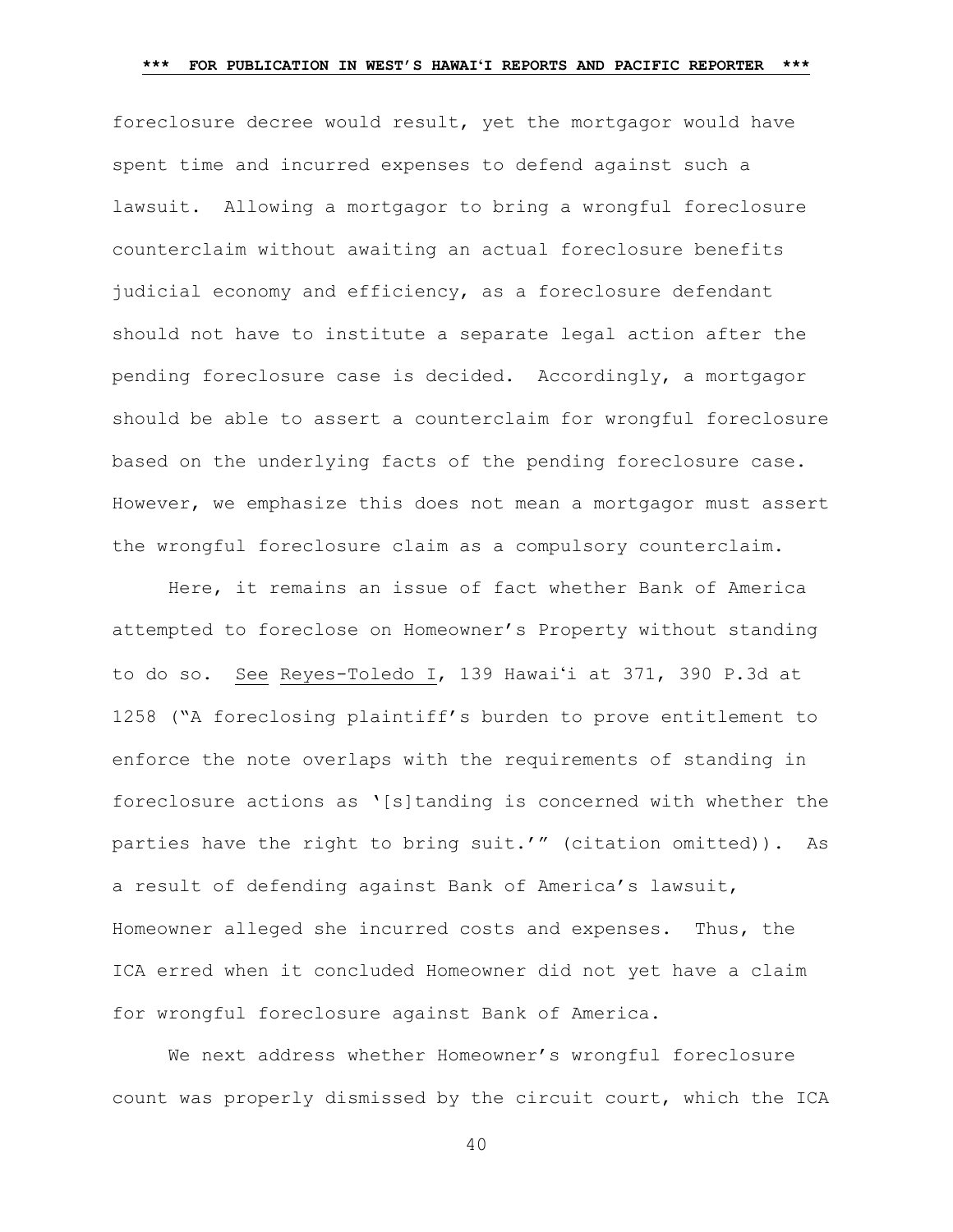affirmed applying the incorrect "plausibility" pleading standard. By incorporating the defenses in her Answer into her wrongful foreclosure count, Homeowner asserted Bank of America was not the real party-in-interest, owner, holder, or holder in due course of the Note and Mortgage. She also asserted there was "no valid negotiation for value of [her] promissory note to [Bank of America]." She argued that, therefore, "[Bank of America]'s conduct in commencing this case was willful, malicious, without just cause," and she was entitled to "general, special, and punitive damages in an amount to vest this Court with jurisdiction."

Taking Homeowner's allegations as true, as we must in evaluating a Rule 12(b)(6) motion to dismiss, the wrongful foreclosure count within her counterclaim satisfies HRCP Rule 8(a) and our traditional notice pleading standard. There is an issue of fact regarding whether Bank of America had standing prior to commencing the lawsuit, and Homeowner has provided notice through her allegations that, if not, Homeowner has been injured, establishing a claim for damages. Thus, Homeowner's wrongful foreclosure count should not have been dismissed.

## **C. Declaratory Judgment Claim**

Homeowner's declaratory judgment count, which incorporated by reference the allegations set forth in her wrongful foreclosure count, asserted she was entitled to declaratory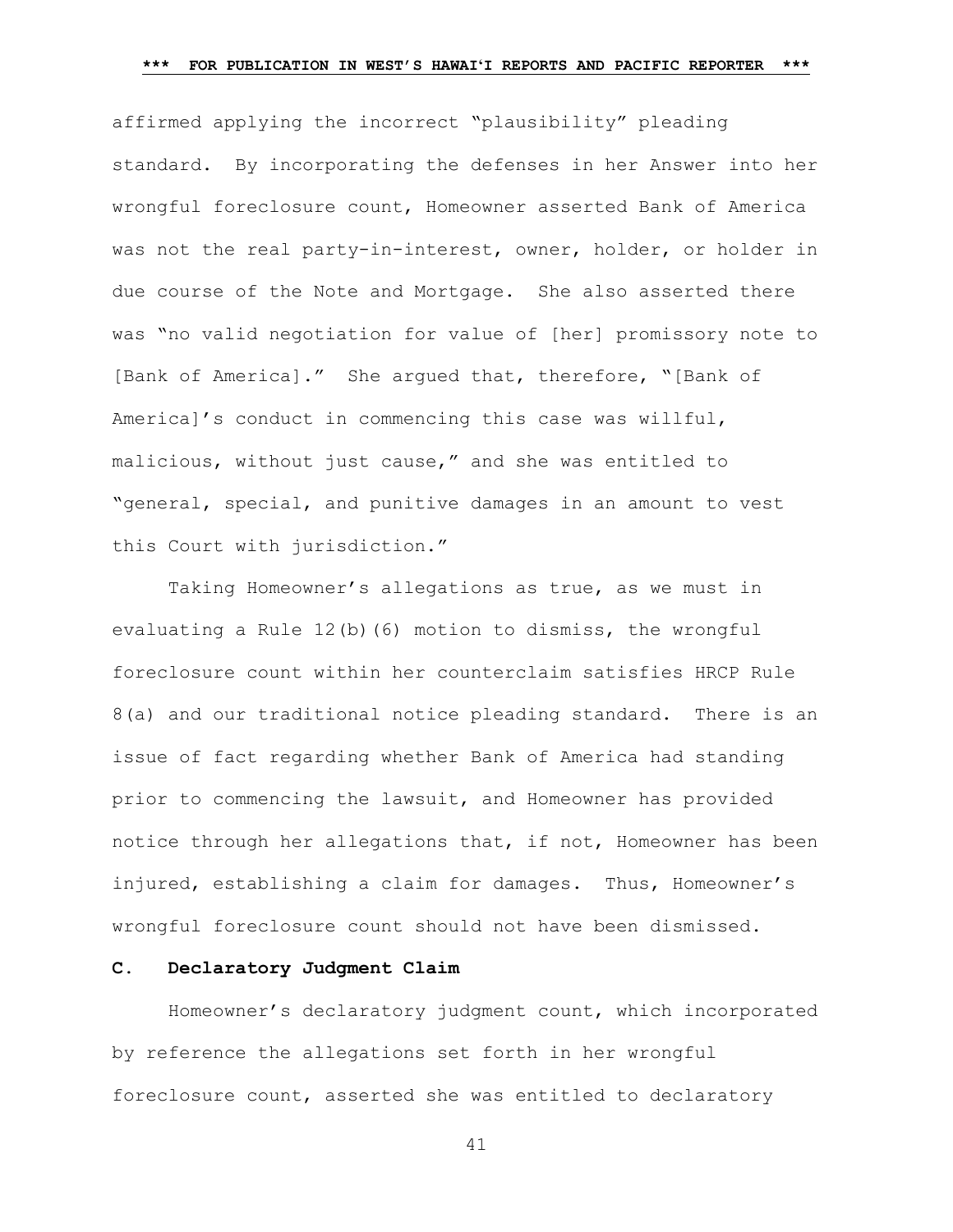relief under HRS § 632-1. On remand, it appears the ICA based its analysis on the Pavsek standard, and seemed to assume as true the assertions with respect to the parties and assignment documents contained in Bank of America's Complaint, as opposed to the Counterclaim filed by Homeowner. Additionally, the ICA focused solely on issues regarding MERS raised in Bain, and disregarded Homeowner's remaining assertions in her declaratory judgment count of her counterclaim.

As Homeowner argues, the declaratory judgment count also asserted: (1) Bank of America was not the owner and holder of the Mortgage and Note; (2) Bank of America was not entitled to foreclose on the Mortgage and Note; (3) MERS was not the mortgagee on the Mortgage but rather was a "sham and fraud" and MERS "acted only as a strawman"; (4) the court should decide who is the mortgagee on the Mortgage and the Note; and (5) Homeowner can recover costs and attorney's fees pursuant to HRS § 607-14. Applying HRCP Rule 8(a)'s notice pleading standard, Homeowner's declaratory judgment count provided sufficient notice of her claim and should not have been dismissed pursuant to HRCP Rule 12(b)(6). Taking the allegations asserted by Homeowner as true, it does not appear beyond doubt that Homeowner could not prove a set of facts entitling her to relief. Thus, the ICA erred in affirming the circuit court's dismissal of the declaratory judgment count within Homeowner's counterclaim.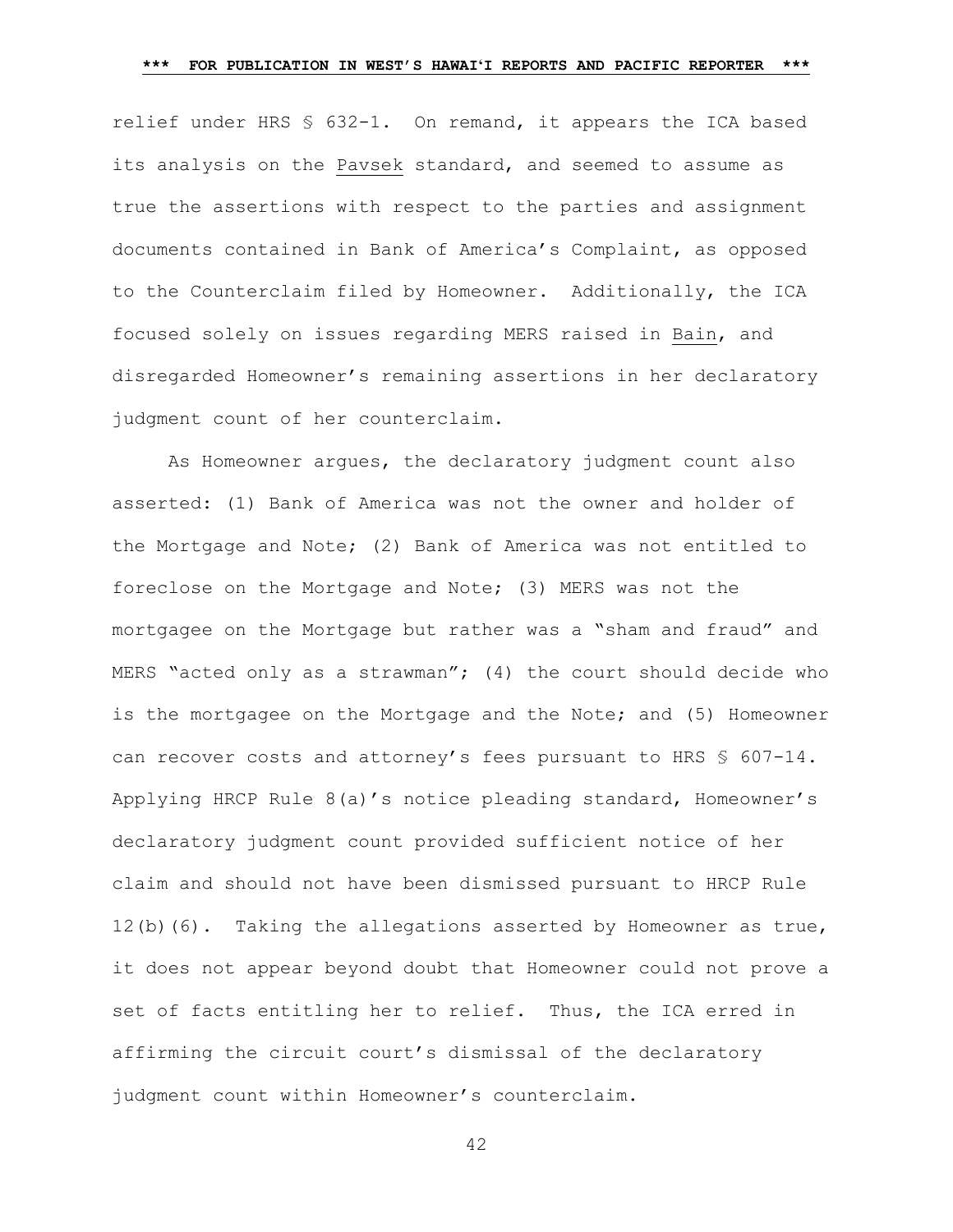## **D. Quiet Title Claim**

Homeowner also incorporated by reference the allegations in her wrongful foreclosure count into her quiet title count. Stating she was the owner of the Property, she sought to quiet title to the Property against Bank of America's adverse claim, asserting Bank of America was not the mortgagee. Accepting Homeowner's allegations as true, she has satisfied HRCP Rule 8(a)'s pleading requirements by asserting that she has a substantial interest in the Property, and that her interest in the Property is greater than Bank of America's. See Kaʻupulehu Land LLC v. Heirs & Assigns of Pahukula, 136 Hawaiʻi 123, 137, 358 P.3d 692, 706 (2015) ("While it is not necessary for the plaintiff to have perfect title to establish a prima facie case, he must at least prove that he has a substantial interest in the property and that his title is superior to that of the defendants." (quoting Maui Land & Pineapple Co., 76 Hawaiʻi at 408, 879 P.2d at 513)). If Bank of America is indeed not the mortgagee, Homeowner's quiet title count states a claim upon which relief can be granted. Thus, we conclude the ICA erred in affirming the circuit court's dismissal of the quiet title count within her counterclaim.

#### **V. Conclusion**

For the foregoing reasons, the ICA erred in affirming the circuit court's dismissal of the remaining three counts of